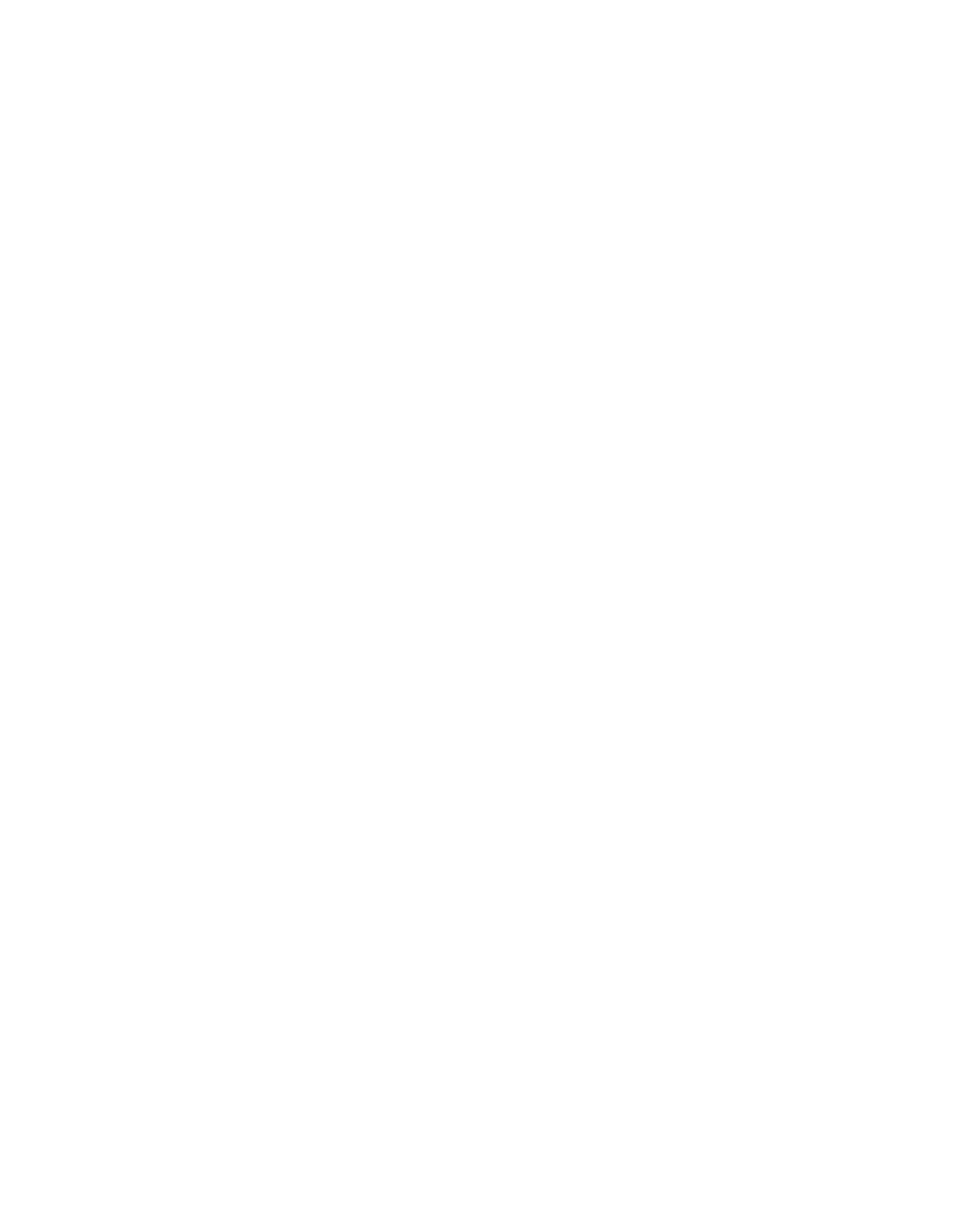| Page                                                   |                                                                        |                                                                   |                                                           |  |  |
|--------------------------------------------------------|------------------------------------------------------------------------|-------------------------------------------------------------------|-----------------------------------------------------------|--|--|
|                                                        |                                                                        |                                                                   |                                                           |  |  |
| 1 <sub>1</sub>                                         |                                                                        |                                                                   |                                                           |  |  |
| 2.                                                     |                                                                        |                                                                   |                                                           |  |  |
| 3.                                                     |                                                                        |                                                                   |                                                           |  |  |
|                                                        | 3.1                                                                    |                                                                   |                                                           |  |  |
|                                                        | 3.2                                                                    |                                                                   |                                                           |  |  |
| 4.                                                     |                                                                        |                                                                   |                                                           |  |  |
| 5.                                                     |                                                                        |                                                                   |                                                           |  |  |
|                                                        | 5.1                                                                    |                                                                   | Jurisdiction of the Summary Panel under Article 1702 12   |  |  |
|                                                        | Consistency of Regulations 753 and 761 of the Milk Act with the<br>5.2 |                                                                   |                                                           |  |  |
|                                                        |                                                                        |                                                                   |                                                           |  |  |
|                                                        |                                                                        | 5.2.1                                                             |                                                           |  |  |
|                                                        |                                                                        | 5.2.2                                                             |                                                           |  |  |
|                                                        |                                                                        | 5.2.3                                                             |                                                           |  |  |
|                                                        |                                                                        | 5.2.4                                                             |                                                           |  |  |
|                                                        |                                                                        | 5.2.5                                                             | Article 406: Transparency and Article 907: Transparency24 |  |  |
| 6.                                                     |                                                                        | <b>DETERMINATION OF IMPAIRMENT OF INTERNAL TRADE AND INJURY25</b> |                                                           |  |  |
| 7.                                                     |                                                                        |                                                                   |                                                           |  |  |
| 8.                                                     |                                                                        |                                                                   |                                                           |  |  |
|                                                        |                                                                        |                                                                   |                                                           |  |  |
| APPENDIX A: SUMMARY PANEL PROCEDURAL RULING ON ONTARIO |                                                                        |                                                                   |                                                           |  |  |
|                                                        |                                                                        |                                                                   |                                                           |  |  |
| <b>APPENDIX B:</b>                                     |                                                                        |                                                                   | <b>PARTICIPANTS IN THE SUMMARY PANEL HEARING 33</b>       |  |  |

# **TABLE OF CONTENTS**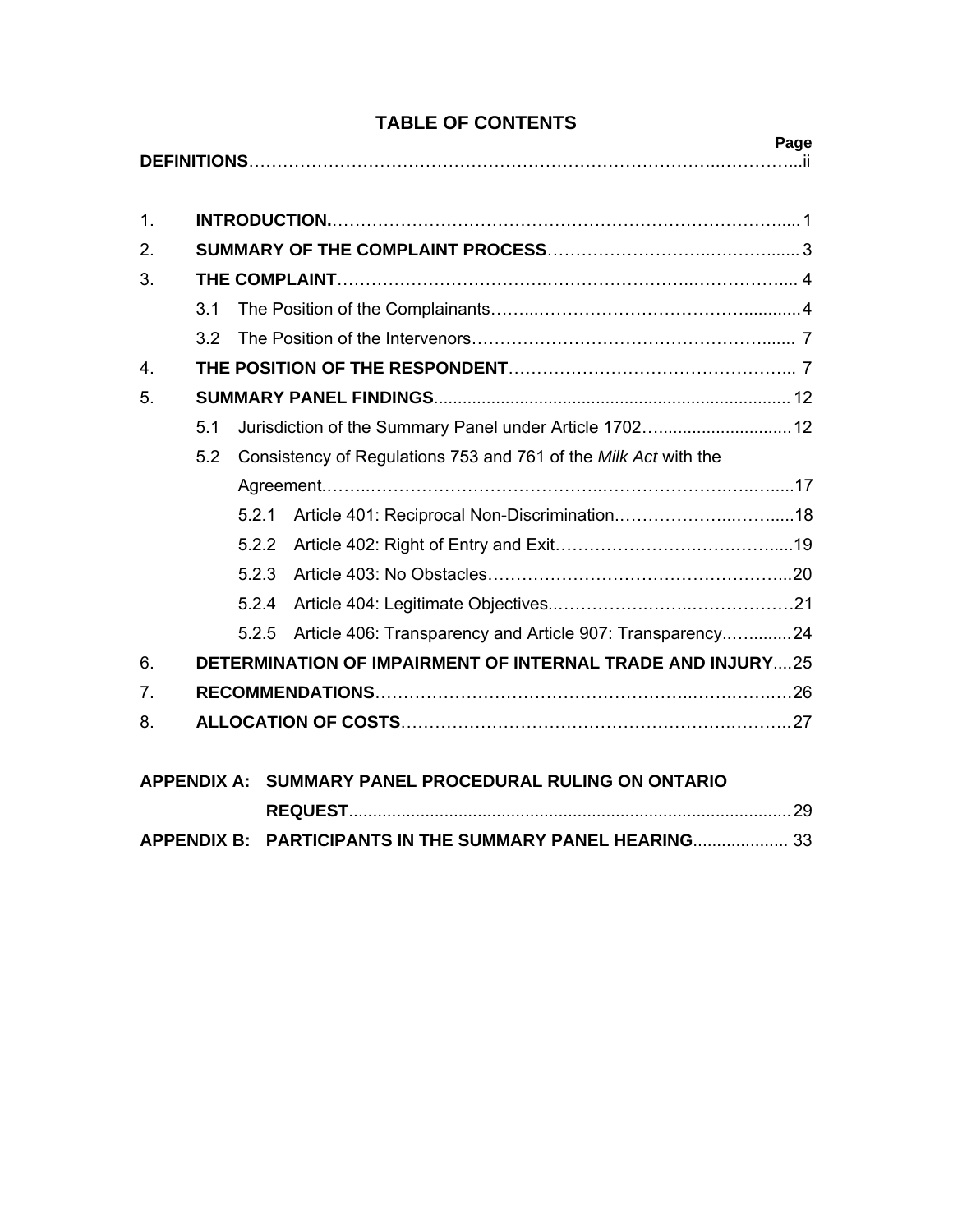# **DEFINITIONS**

| Agreement      | Agreement on Internal Trade                              |
|----------------|----------------------------------------------------------|
| <b>CIT</b>     | Committee on Internal Trade                              |
| <b>EOPA</b>    | Edible Oil Products Act of Ontario                       |
| <b>FPTAFIC</b> | Federal/Provincial/Territorial Agri-Food Inspection      |
|                | Committee                                                |
| Regulations    | Regulation 753, as amended by Regulations 163/04 and     |
|                | 443/04, and Regulation 761, as amended by Regulation     |
|                | 444/04, of the Ontario Milk Act                          |
| 2004 Panel     | Article 1704 Panel Concerning the Dispute Between        |
|                | Alberta/British Columbia and Ontario Regarding Ontario's |
|                | Measures Governing Dairy Analogs and Dairy Blends        |
| 282            | Regulation 282 of the Edible Oil Products Act            |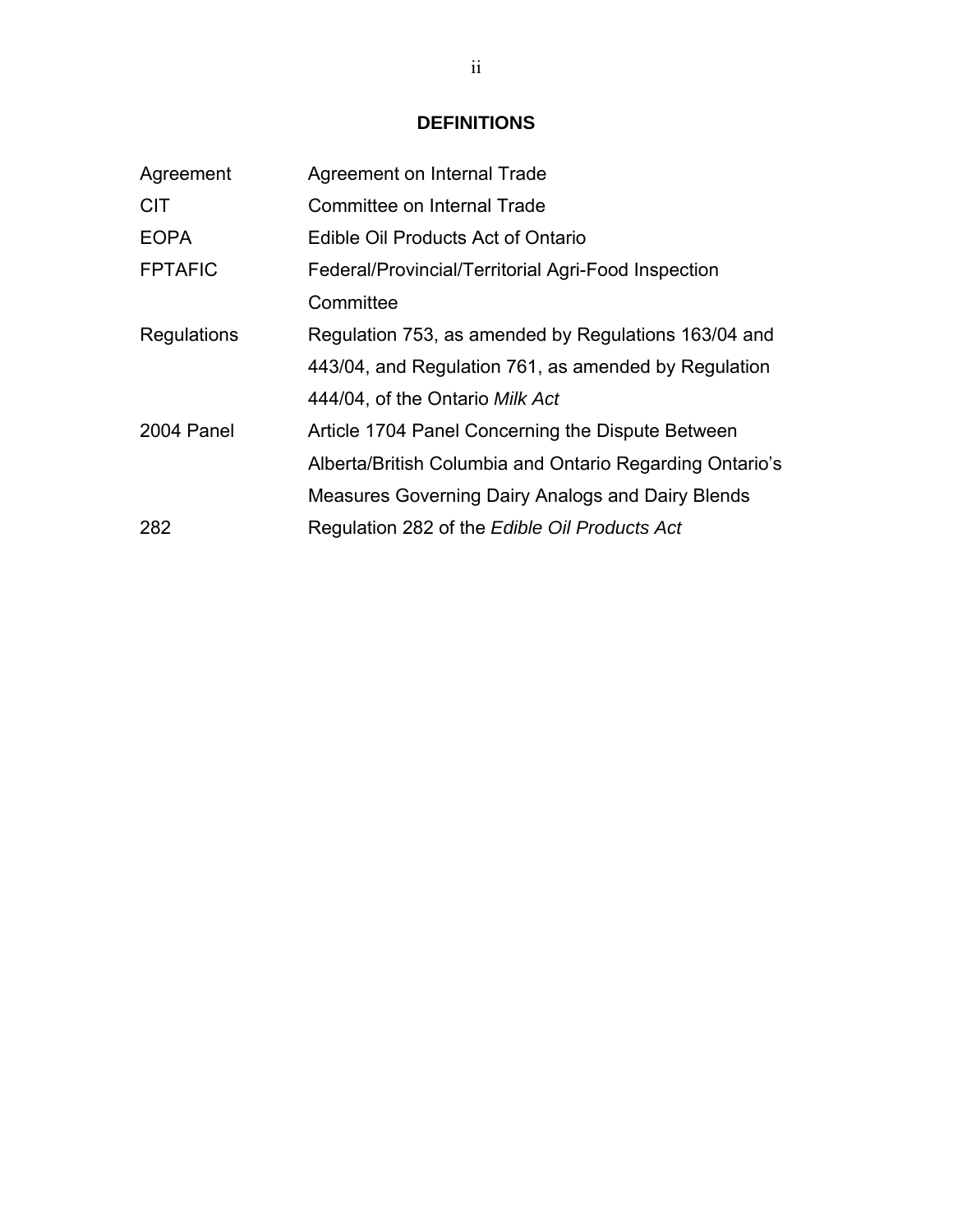# **REPORT OF ARTICLE 1702(2) SUMMARY PANEL REGARDING THE PRE-EXISTING DISPUTE CONCERNING ONTARIO'S MEASURES GOVERNING DAIRY ANALOGS AND DAIRY BLENDS**

# **1. INTRODUCTION**

 $\overline{a}$ 

In 2004, a Panel Report was issued concerning a complaint made by Alberta and British Columbia against Ontario<sup>1</sup>. The subject of the report was Ontario's measures governing Dairy Analogs and Dairy Blends. Ontario banned or restricted the sale and manufacture of various products that resemble or imitate products made out of milk or milk ingredients. The 2004 Panel found that the Ontario statute containing these measures, the *Edible Oil Products Act* (the "EOPA"), was not compliant with the Agreement on Internal Trade (the "Agreement"). The 2004 Panel found that the measures:

- discriminated contrary to Article 401; Ontario's dairy products were a "like product" and Ontario treated them better;
- interfered with the right of entry and exit, contrary to Article 402; EOPA restricted or prevented the movement of goods and related services across its boundary;
- created an obstacle to trade, contrary to Article 403.

The 2004 Panel found that these provisions were not justified by Article 404, the "legitimate objectives" section, and that in various ways Ontario had not complied with transparency requirements under Articles 406 and 907 of the Agreement. Under "recommendations", the 2004 Panel stated that:

- Ontario should proceed with its "scheduled repeal" of the EOPA;
- before adopting any measures subject to the Agreement, the respondent and all parties to the Agreement should take careful note of its findings with respect to transparency requirements contained in Articles 406 and 907.

<sup>1</sup> *Report of the Article 1704 Panel Concerning the Dispute Between Alberta / British Columbia and Ontario Regarding Ontario's Measures Governing Dairy Analogs and Dairy Blends*, November 10, 2004.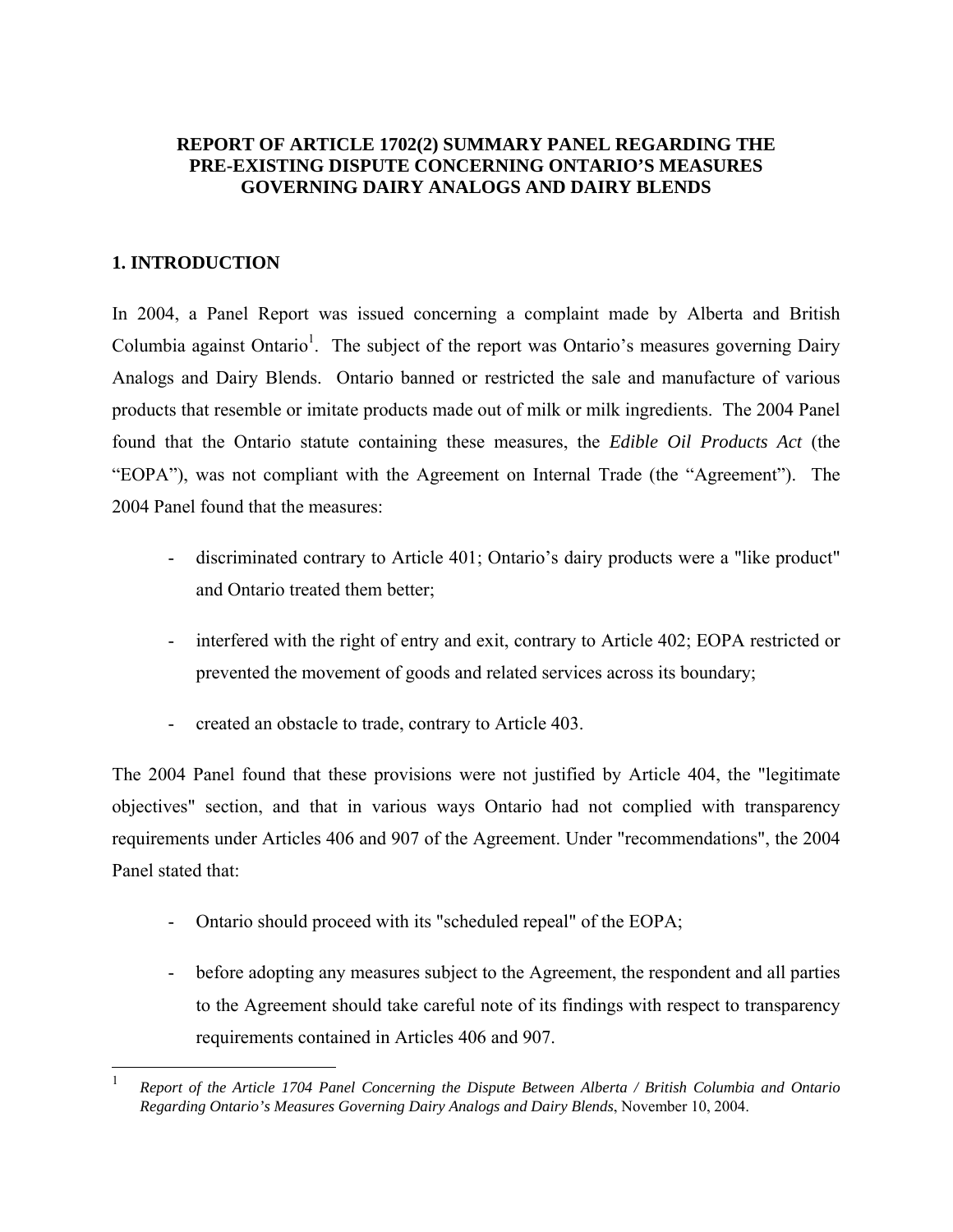After the 2004 Panel Report was issued, Ontario repealed EOPA – but around the same time enacted amendments<sup>2</sup> to two regulations under the *Milk Act*<sup>3</sup>: Regulation 753, *Grades*, *Standards, Designations, Classes, Packing and Marking*, and Regulation 761, *Milk and Milk Products* (the "Regulations")*.*

In 2009, the dispute resolution procedures in the Agreement were strengthened by the Tenth Protocol of Amendment. The new regime, which included financial penalties for noncompliance, would apply to disputes on a prospective basis. The Parties to the Agreement recognized, however, that there were still disputes which had given rise to panel reports under the earlier regime and which had remained unresolved. The Parties created a Summary Panel process to address, on an expedited basis, whether measures reviewed by an earlier panel are or would be incompatible with the Agreement. If a Summary Panel finds that they are, it can issue its own fresh findings and recommendations. The new and strengthened dispute settlement regime then applies.

Alberta, supported by British Columbia, Saskatchewan and Manitoba as Intervenors, argues that this Summary Panel has jurisdiction to address Ontario's Regulations. It says that these are not substantively new measures; rather, they are substantially equivalent to measures found noncompliant by the 2004 Panel, and they remain non-compliant. Ontario concedes that in enacting the Regulations, it did not comply with the transparency requirements under Articles 406 and 907. Ontario argues that the Regulations are new measures, however, not replacement ones of substantially equivalent effect, and that in any event they are not inconsistent with the Agreement disciplines, or if they are, are justified by legitimate objectives.

The Summary Panel, for the reasons explained below, agrees with Alberta. The Regulations are in substance the continuation of measures found to be incompatible by the 2004 Panel. The Summary Panel therefore recommends that Ontario bring itself into compliance with the Agreement in respect of the products at issue in this case by February 1, 2011.

 $\overline{a}$ 

<sup>&</sup>lt;sup>2</sup> Ontario Regulations 163/04 and 443/04 amending Regulation 753, and Ontario Regulation 444/04 amending Regulation 761.

<sup>3</sup> R.S.O. 1990, c. M.12.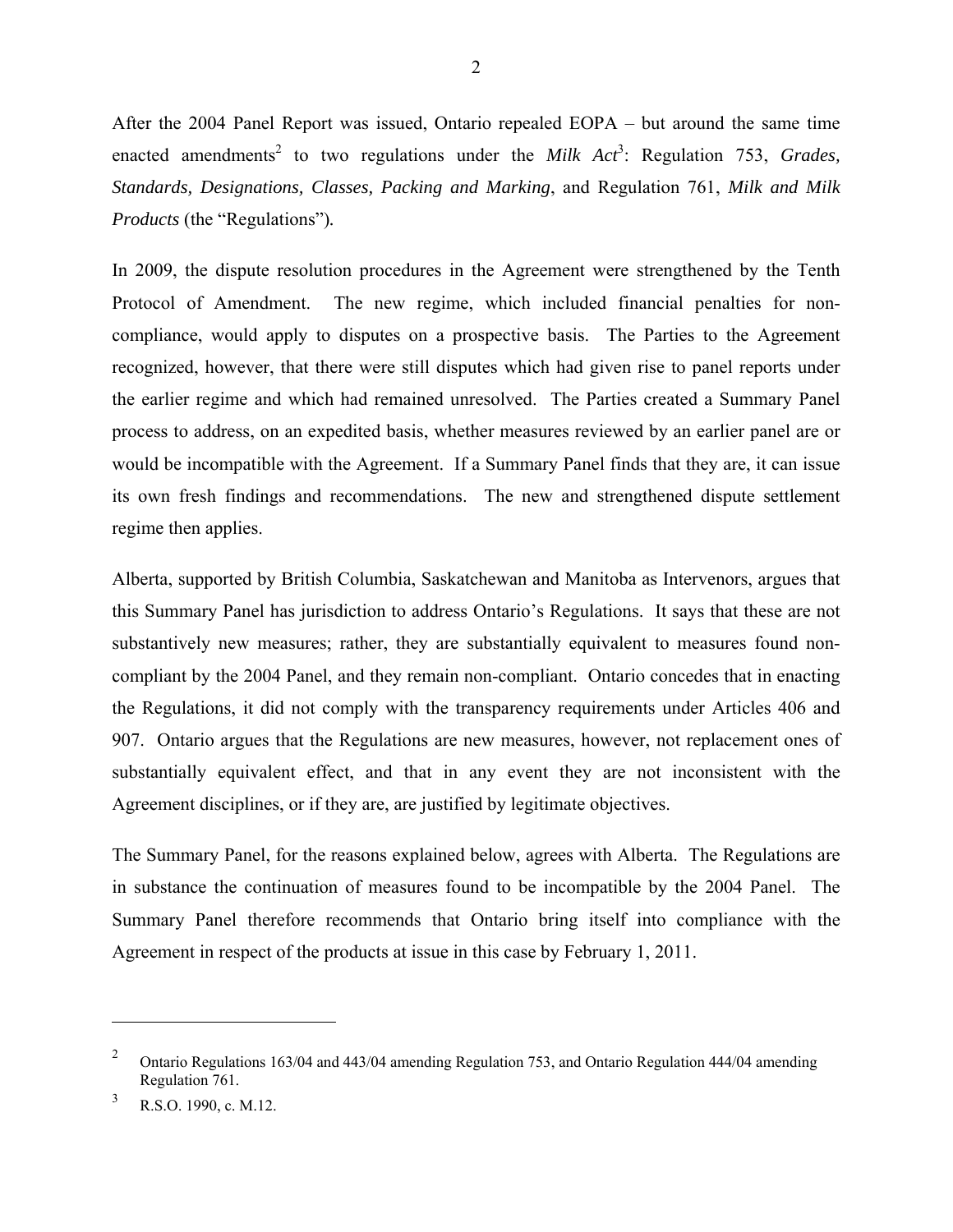#### **2. SUMMARY OF THE COMPLAINT PROCESS**

On March 30, 2010 Alberta requested the establishment of a Summary Panel. The Disputing Parties exchanged submissions in accordance with the timelines set out in the Agreement<sup>4</sup>.

Under Article 1703, any Party that has a substantial interest in the matter in dispute is entitled to join as an Intervenor; British Columbia, Saskatchewan and Manitoba provided the required notice of intent to join the panel proceedings and filed written submissions in support of the Complaining Party's position.

As Disputing Parties, Alberta and Ontario attended the hearing and made oral arguments. British Columbia attended and presented its oral argument; Saskatchewan attended the hearing but made no argument, while Manitoba did not attend the hearing. The Intervenors supported and supplemented the submissions of Alberta.

Under Annex 1702 (4), the Summary Panel in its report shall include the following:

(a) findings of fact;

1

- (b) a determination, with reasons, as to whether the measure in question is or would be inconsistent with the Agreement;
- (c) if an affirmative determination is made in (b), a determination, with reasons, as to whether the measure has impaired or would impair internal trade and has caused or would cause injury;
- (d) recommendations, if requested by a Disputing Party, to assist in resolving the dispute; and

<sup>4</sup> On June 1, 2010, Ontario requested a two month extension of time to prepare its response to Alberta's submission, based among other things on the complexity and importance of the matter and its contention that its regulations were new, and not the subject of the 2004 Panel Report. The Summary Panel in its written procedural ruling found that while extensions can be granted, they should not be issued casually or routinely. The Summary Panel noted that the framers of the Agreement had chosen the timelines, that disputes generally consider matters of some complexity and importance, and concluded that it was not convinced that an extension was necessary. Alberta had advised Ontario for many years of its concern that the Regulations were not compliant, and the request for a Summary Panel could not have come as a surprise. The Summary Panel's procedural ruling on Ontario's request is found at Appendix A of this Report.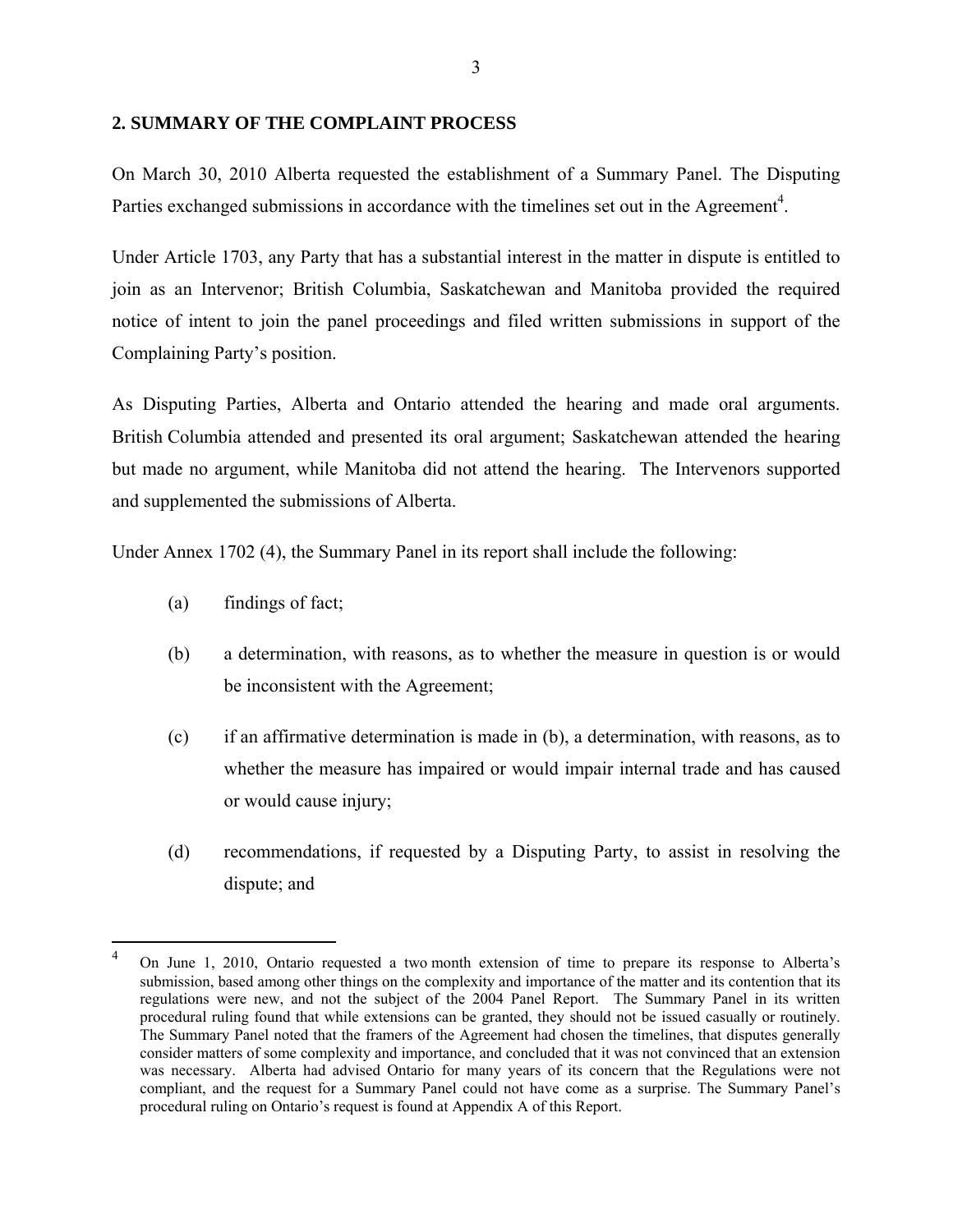(e) a determination as to apportionment of Operational Costs in accordance with Rules 54 to 57 of Annex 1705(1).

# **3. THE COMPLAINT**

### **3.1 Position of the Complainant**

On January 1, 2005, Ontario repealed the EOPA which regulated Dairy Blends and Dairy Analogs and was found by the 2004 Panel to be inconsistent with the Agreement. The Complainant submits that Ontario's repeal of the EOPA resolved the dispute regarding Dairy Analogs but that the dispute regarding Dairy Blends remains unresolved because on the same day as the repeal, Ontario re-regulated Dairy Blends by enacting amendments to Regulations 753 and 761.

The Complainant submits that the Regulations are measures that were a subject of the Preexisting Dispute within the meaning of Article 1702 of the Agreement. The 2004 Panel Report described the scope of the dispute as "access to the Ontario market for certain vegetable and vegetable oil seed food products<sup>15</sup>. The 2004 Panel was made aware that potential Regulations to the *Milk Act* could be made and were being contemplated to replace the provisions of the EOPA and to limit the sale or production of Dairy Analogs and Dairy Blends in Ontario. The 2004 Panel did not make a specific recommendation in this regard because it was assured that Ontario did not intend to pursue this course of action and because the text of any proposed measure was not before the 2004 Panel. The 2004 Panel did however make a specific finding that "Any replacement measure that would have the same effect as section 3 and the licensing requirements of the EOPA and that would not be permissible under Article 404 as necessary to achieve a legitimate objective (or that was otherwise permissible under the Agreement) would be likewise inconsistent with the Agreement."<sup>6</sup>

Essentially, the Regulations make the following classes of products illegal to be manufactured or sold in Ontario:

 $\frac{1}{5}$  $^{2}$  2004 Panel Report, p. 2.

 <sup>2004</sup> Panel Report, pp. 29-30.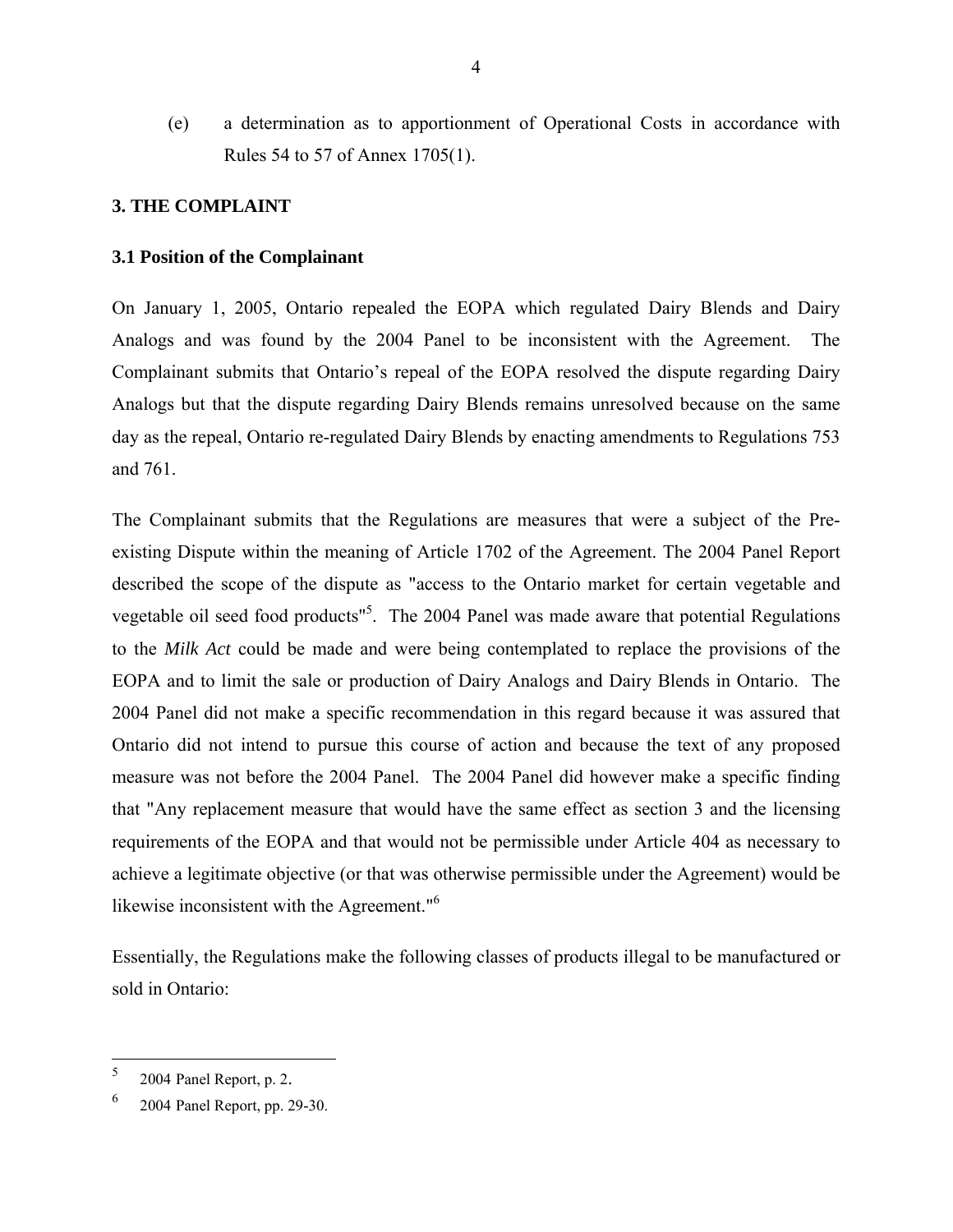- Dairy Blends Fluids (i) fluid milk products, such as milk, cream or whipping cream containing any vegetable oil or fats; and (ii) milk beverages that contain 51% or more (by volume) of milk and contain vegetable oil or fats<sup>7</sup>; and
- Dairy Blends Spreads any product that combines vegetable oil ingredients with less than 50% milk fat that is a substitute for butter<sup>8</sup>.

The Complainant submits that the Regulations prohibit, with very limited exceptions, the manufacture and sale of liquid Dairy Blends and discriminately regulate Dairy Spreads. As such, the Regulations are non-compliant with Articles 401 (Reciprocal Non-Discrimination), 402 (Right of Entry and Exit), 403 (No Obstacles) and 905 (Non-Sanitary and Non-Phytosanitary Measures) and they are not saved by Article 404 (Legitimate Objectives). The Complainant contends that the purpose of regulating Dairy Blends is not related to health or protection of consumers because the national food regulations system is effective in protecting consumers from misrepresentation and fraud by vegetable oil dairy alternatives.

The Complainant further argues that Ontario failed to comply with the transparency requirements of Articles 406(2) and 907 by failing to provide advance notice and a copy of the proposed measure to the Complainant and the Intervenors prior to enacting the Regulations. On December 22, 2004, the Complainant received an email from Ontario advising that the EOPA would be repealed and that the Ontario Farm Products Marketing Commission was "considering regulatory amendments under the Ontario Milk Act to address milk products containing some edible oilbased inputs<sup>"9</sup>. No further notice was provided by Ontario prior to the enactment of the amendments of the Regulations on January 1, 2005. The Complainant contends that the Respondent's violation of the transparency requirements of the Agreement is even more egregious in light of the 2004 Panel's findings on this issue.

The Complainant argues that the 2004 Panel found injury in the loss of opportunity: (1) for packagers and manufacturers of Dairy Blends to sell their products in Ontario, and (2) for oilseed producers and processors to sell their products to manufacturers of Dairy Blends across Canada

 $\overline{a}$ 

<sup>7</sup> Reg. 753, sections 3, 4, 5, 18.

<sup>8</sup> Reg. 753, sections 4(1)(4), 4(2), 13.1, 18.

<sup>9</sup> Alberta's Submission, Appendix B, Tab 9.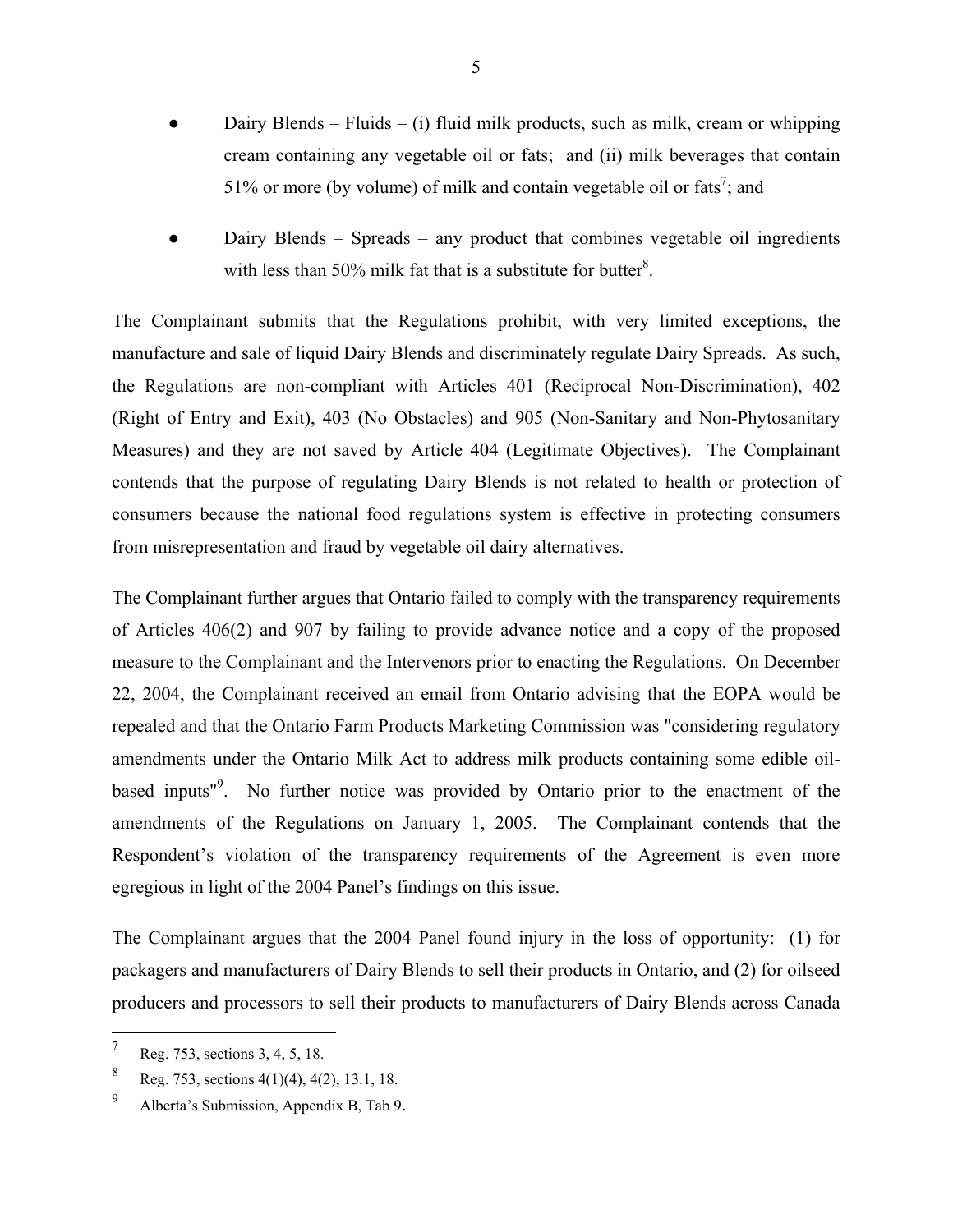because of the lack of market in Ontario, and that this denial of opportunity continues under the Regulations.

At the hearing, the Complainant argued that the Respondent's request for a transition period of 18 months to implement the Summary Panel Report should not be granted. Ontario simply needs to repeal the amendments adopted in January 2005 and this requires no more than 60 days, as contemplated in Annex 1702 which allows a disputing Party to request that the Summary Panel reconvene as a Compliance Panel 60 days after the Summary Panel Report. The Complainant added that the transition period requested by Ontario is even longer than the one-year period provided in Article 1707(9) for compliance under the "normal" dispute resolution process.

The Complainant asks the Summary Panel to find that:

- (a) the Regulations were a subject of the 2004 Panel Report and are thus properly before this Panel as a Summary Panel pursuant to Article 1702;
- (b) the dispute leading to the 2004 Panel Report is unresolved and Ontario has not complied with the Panel Report;
- (c) the Regulations are inconsistent with Articles 401, 402 and 403 and are not justified to achieve a legitimate objective as defined by Article 404;
- (d) Ontario did not comply with Articles 406(2), 905 and 907 when enacting the Regulations; and
- (e) the Regulations have impaired internal trade and caused injury.

The Complainant requests that the Summary Panel recommend that:

- (a) Ontario immediately brings itself into compliance with the Agreement with respect to the *Milk Act* and the Regulations;
- (b) pending amendment of the *Milk Act* and the Regulations, Ontario cease to enforce the Regulations in respect of Dairy Blends;
- (c) Ontario abstains from reintroducing similar non-compliant measures;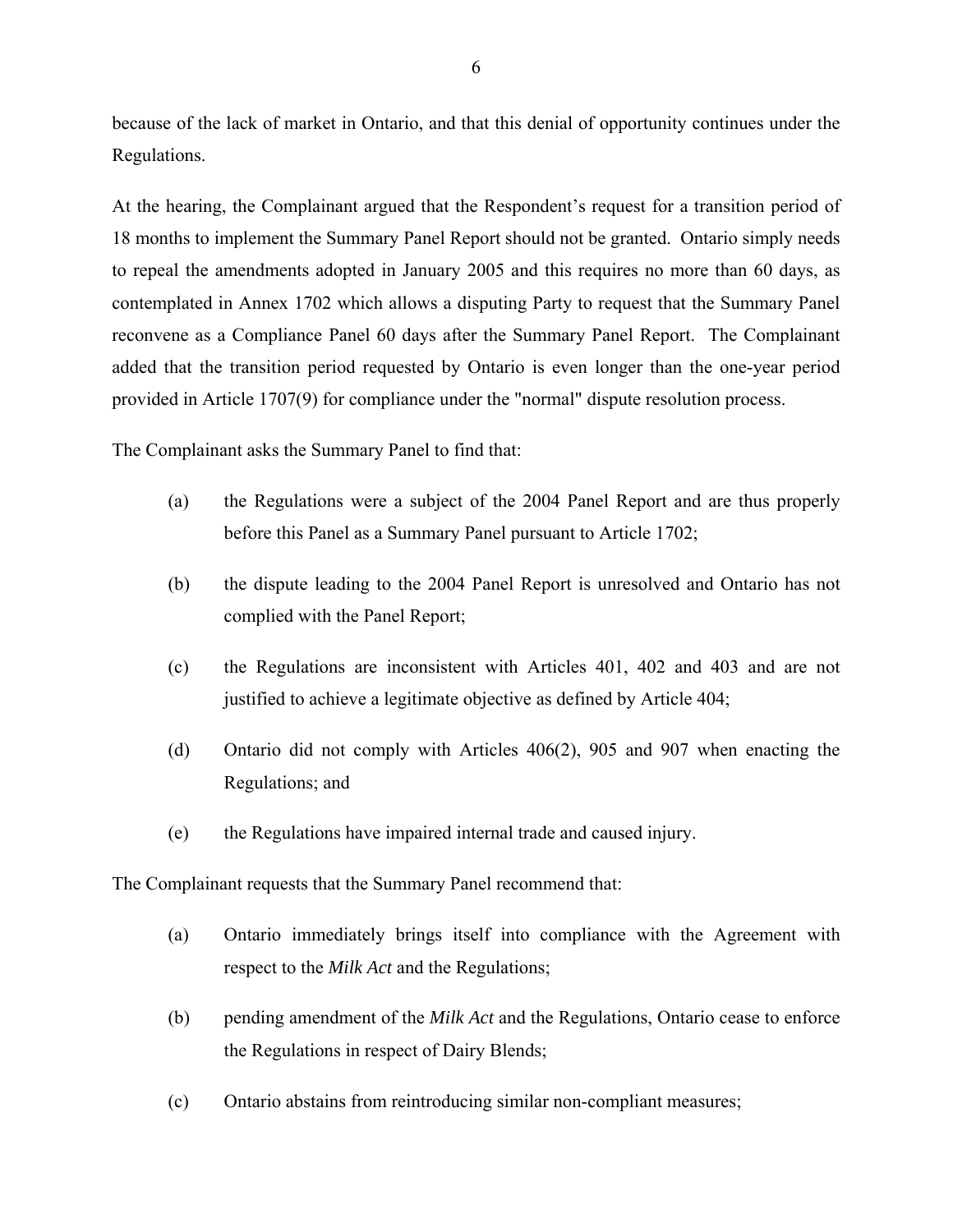(d) Operational Costs be apportioned in their entirety to Ontario.

# **3.2 Position of the Intervenors**

The Intervenors support the Complainant's arguments and requests for findings and recommendations. They argue that the Summary Panel process was designed to provide a remedy for unresolved disputes where responding Parties simply disregard a panel's recommendation that inconsistent measures be eliminated. They state that the integrity and reputation of the Agreement are threatened by Parties who ignore panel reports and therefore urge the Summary Panel to help reverse a growing perception amongst workers, businesses and investors that the Agreement is ineffective because it lacks any effect or enforceability.

The Intervenors stress that pursuant to Annex 1702(3), the onus is on the Complaint Recipient to demonstrate that the measure is not inconsistent with its obligations under the Agreement. They state that Ontario has failed to demonstrate to the Summary Panel that the Regulations comply with its obligations under the Agreement. They emphasize that the ongoing restrictions imposed by Ontario continue to cause injury to their respective producers of Dairy Blends and producers of the crops and vegetable oils which are used to make Dairy Blends.

At the hearing, British Columbia submitted that Ontario has shown that it can regulate Dairy Blends with remarkable speed and therefore should be given no more than 90 days to comply with the Summary Panel report.

# **4. POSITION OF THE RESPONDENT**

The Respondent submits that the Regulations are not the measures that were the subject of a Preexisting Dispute. The original dispute that was before the 2004 Panel related to the effect of the EOPA and Regulation 282 made thereunder on the distribution and sale of a soya loaf imitation cheese product in Ontario. While the 2004 Panel found it had authority to make findings and recommendations about proposed measures, it also found that "There is currently no such measure or proposed measure to be considered by the Panel"<sup>10</sup>*.* The Regulations were not actual or proposed measures that were before the 2004 Panel and the Panel Report made no definitive

<sup>10</sup> 2004 Panel Report, p. 36.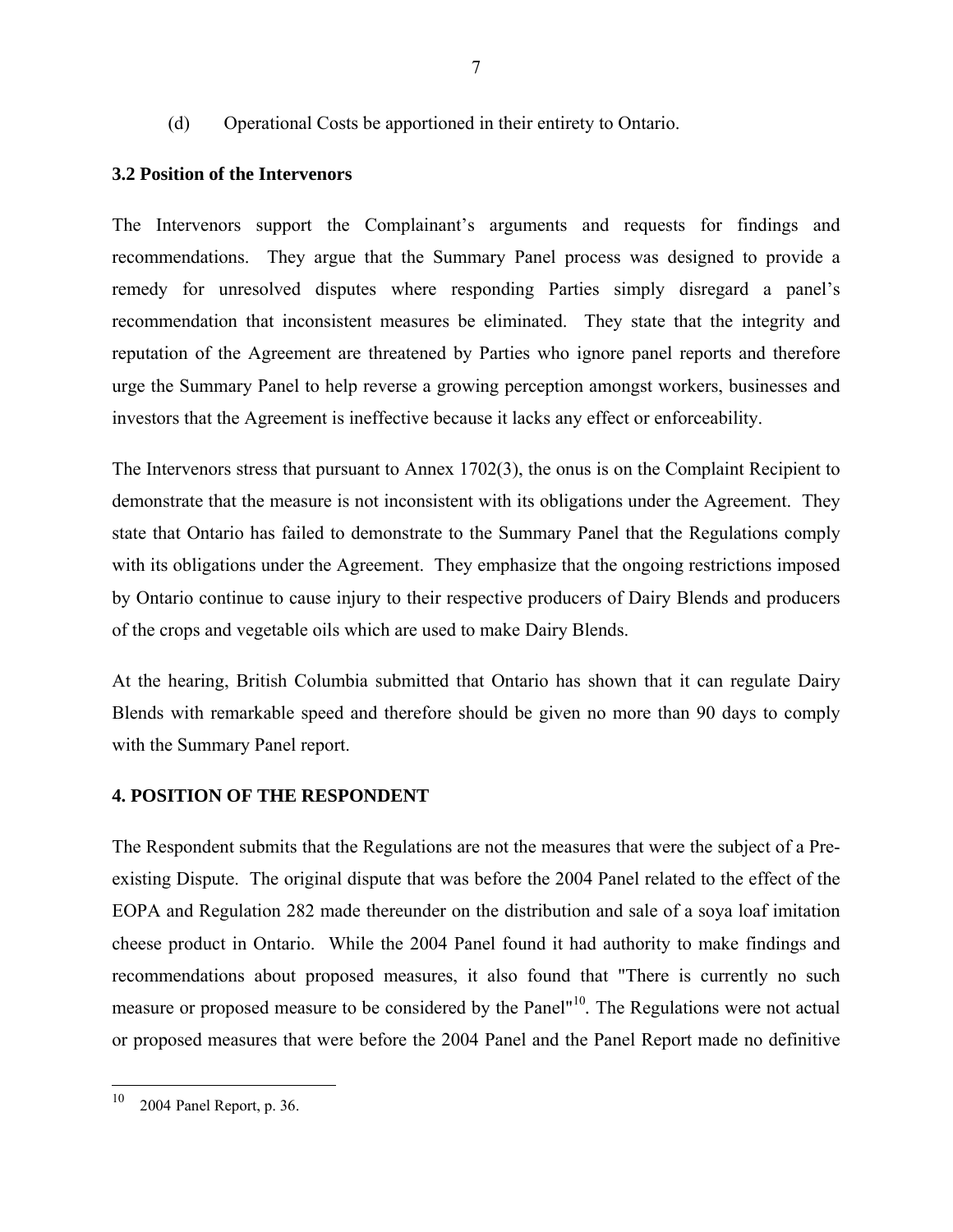finding or recommendation about whether any hypothetical measures would be consistent with Ontario's commitments under the Agreement.

The Respondent submits that for the particular purpose of this summary proceeding, the Summary Panel is limited to addressing only the measure that was the subject of the Pre-existing Dispute. The Regulations are not replacement or substitute measures designed to regulate the manufacture and sale of Dairy Blends in Ontario, as they differ from the EOPA in legislative purpose, design, scope and application. The Regulations are part of a comprehensive scheme for the regulation of milk and milk products and are designed, among other objects, to protect the public interest. As such, the consistency of the Regulations with Ontario's commitments under the Agreement must be approached as a new inquiry and the Regulations must be assessed as new, actual measures.

The Respondent complied with the 2004 Panel's first recommendation by repealing the EOPA, but concedes that it did not fully comply with the recommendation relating to the transparency requirements. However, the Respondent notes that when it notified the other Parties of the prospect of developing new regulations affecting Dairy Blends on December 22, 2004, not one province, including the Complainant and the Intervenors, required additional information or provided comments in response to the late notification.

The Respondent submits that the Regulations do not infringe Article 401 (Reciprocal Non-Discrimination) because all filled milk products and dairy edible oils spreads are treated in a uniform manner under the Regulations, irrespective of the province of origin. Dairy edible oil spreads are subject to the same licensing requirements as butter, the appropriate comparator; filled milk products, which seek to serve as substitute for standardized fluid milk products, are prohibited because they would render the product adulterated under federal legislation.

The Respondent submits that as found in the Quebec Margarine Report, Article 402 (Right of Entry and Exit) is aimed at freedom of transit. The Regulations do not restrict or prevent the movement of goods across Ontario's provincial boundaries and therefore do not breach Article 402.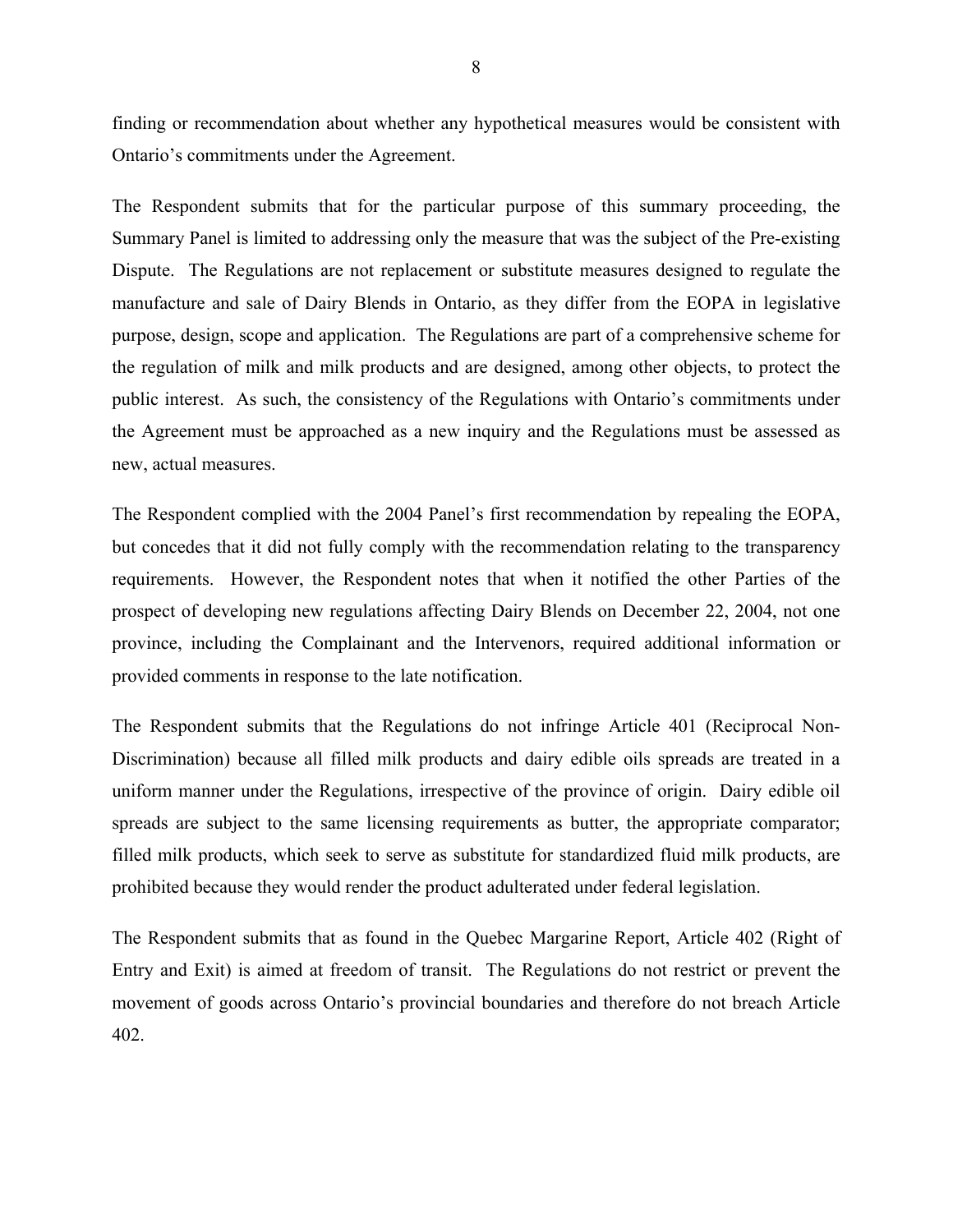With respect to Article 403 (No Obstacles), the Respondent concedes that the Regulations pertaining to filled milk products could, in theory, operate to create an obstacle to internal trade. However, the Complainant has failed to provide evidence of actual products available in other provinces that are not able to access the Ontario market to support a conclusion that filled milk products are denied competitive opportunities in Ontario. As for dairy spreads, the Complainant has not shown that the requirements for product labelling, composition and identity, which also apply to standardized butter, have affected competitive opportunities for any one in any manner.

The Respondent submits that the Complainant and the Intervenors have not sufficiently elaborated their complaint with respect to Article 905. The Regulations are sanitary measures adopted pursuant to the food safety and health protection objectives of the *Milk Act*, which cannot be shown to have restricted internal trade in an agricultural or food good.

If the Regulations are found to be inconsistent with Articles 401, 402 or 403 of the Agreement, the Respondent submits that they can be maintained as legitimate objectives under Article 404. The Regulations can be justified under two legitimate objectives recognized in Article 200: consumer protection and the protection of health. The Respondent submits that standards of composition and standards of identity help consumers find and compare milk and milk products at the point-of-sale and that the need for accurate and detailed labelling of pre-packaged dairy products is recognized in other provinces and at the international level. Ontario's assessment of the federal legislation and of its own legislation when the 2004 Panel Report was issued revealed that the legislative scheme did not adequately regulate the manufacture, distribution and sale of filled milk products and blended spreads that resemble or were intended to be used as a butter substitute. Ontario anticipated that the federal government would develop an appropriate framework for Dairy Blends in the near future and as a result, there was an expectation that the Regulations would be interim in nature.

The Respondent argues that the Regulations would not permit dairy edible spreads composed of less than 50 per cent milk fat to be distributed and sold in Ontario to address the risk of consumer confusion with standardized butter or margarine. Since consumers will use dairy edible oil spreads as a substitute for butter, they expect that the product will be predominantly butter in its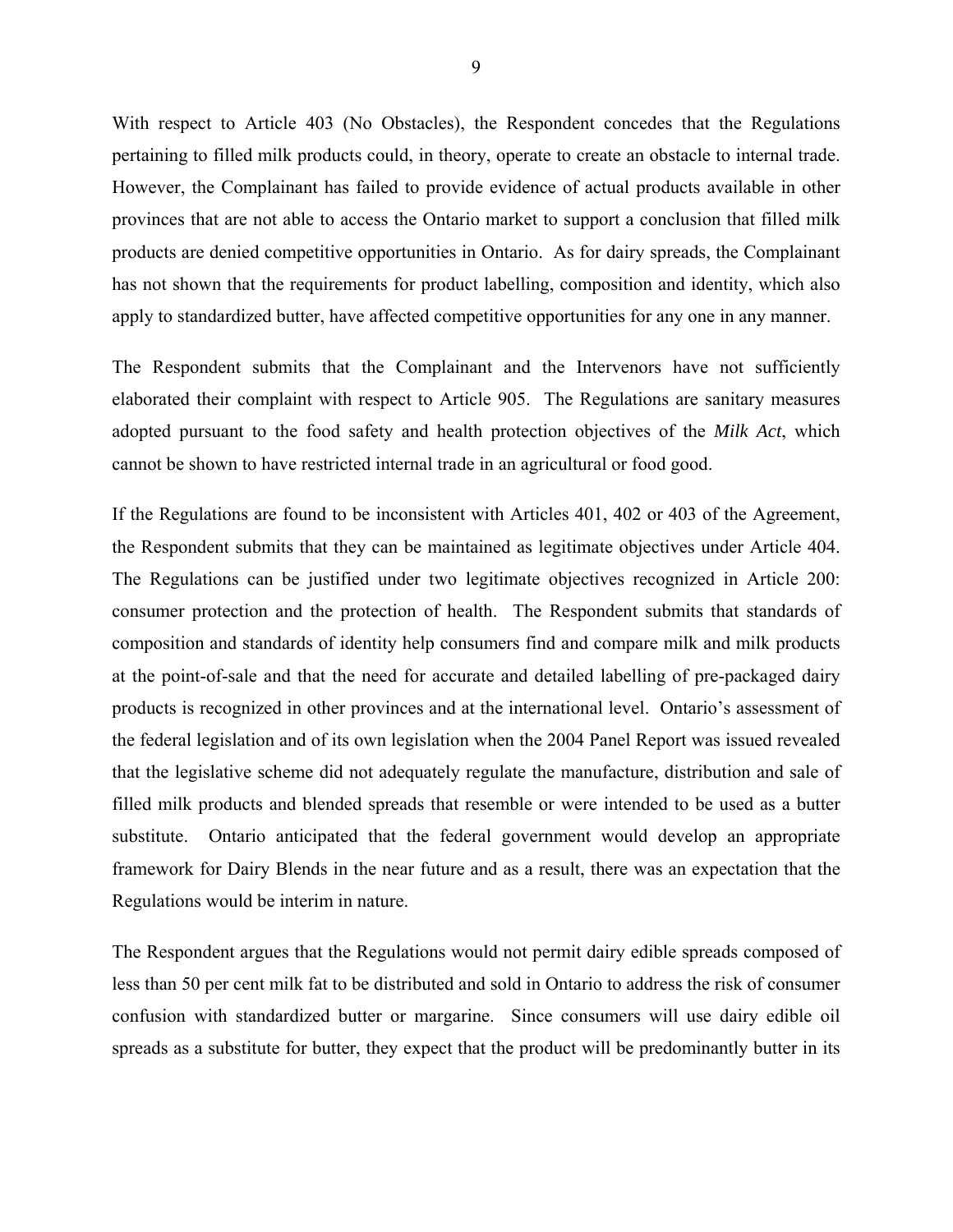composition, and a product that has a lower percentage of milk fat would pose a greater likelihood of deceiving the consumer about the true nature of the product.

The Respondent submits that Regulation 753 prohibits the manufacture and sale of filled milk products in Ontario because existing legislation in Canada is not adequate to assure Ontarians that filled milk products will be made in regulated dairy premises under appropriate standards and are labelled in a fair and transparent manner. Given the compelling legitimate objective of protecting human health and the absence of an appropriate framework for the manufacture and distribution of filled milk products, the Respondent submits that the Regulations are not more trade restrictive than necessary to achieve the legitimate objective.

The Respondent further submits that the Complainant has not demonstrated that an impairment to internal trade or an injury has resulted or could result from the Regulations. The Complainant has offered only one example of a filled milk product that was made available for sale in one or more provinces that would not qualify for sale under the Regulations, and no evidence that this product continues to be offered for sale in Western Canada. The Complainant has offered no example of a dairy spread that is not permitted under the Regulations, and should at a minimum be required to present actual evidence of denial of opportunity, and certainly more relevant and objective information than aggregate farm gate sales data for grain and oil seeds in the Western provinces to substantiate the link between the impugned measures and any loss opportunity.

If the Summary Panel finds that the Regulations breached the Respondent's obligations under the Agreement and cannot be justified under Article 404, the Respondent submits that the remedy sought by the Complainant should not be granted. As there are no proposed measures before the Summary Panel, it would be beyond the scope of the Summary Panel's authority to make a finding or recommendation regarding whether or how the Respondent may choose to develop legislation in the future regarding Dairy Blends.

Further, if the Summary Panel recommends that the Respondent revoke or amend the relevant sections of the Regulations, Ontario would require a period of 18 months from the date of the Summary Panel's final report to develop an appropriate regulatory framework for certain Dairy Blends that is consistent with the Agreement and the legislative object of the *Milk Act*. During the transition period, the Respondent must continue to enforce the Regulations to ensure that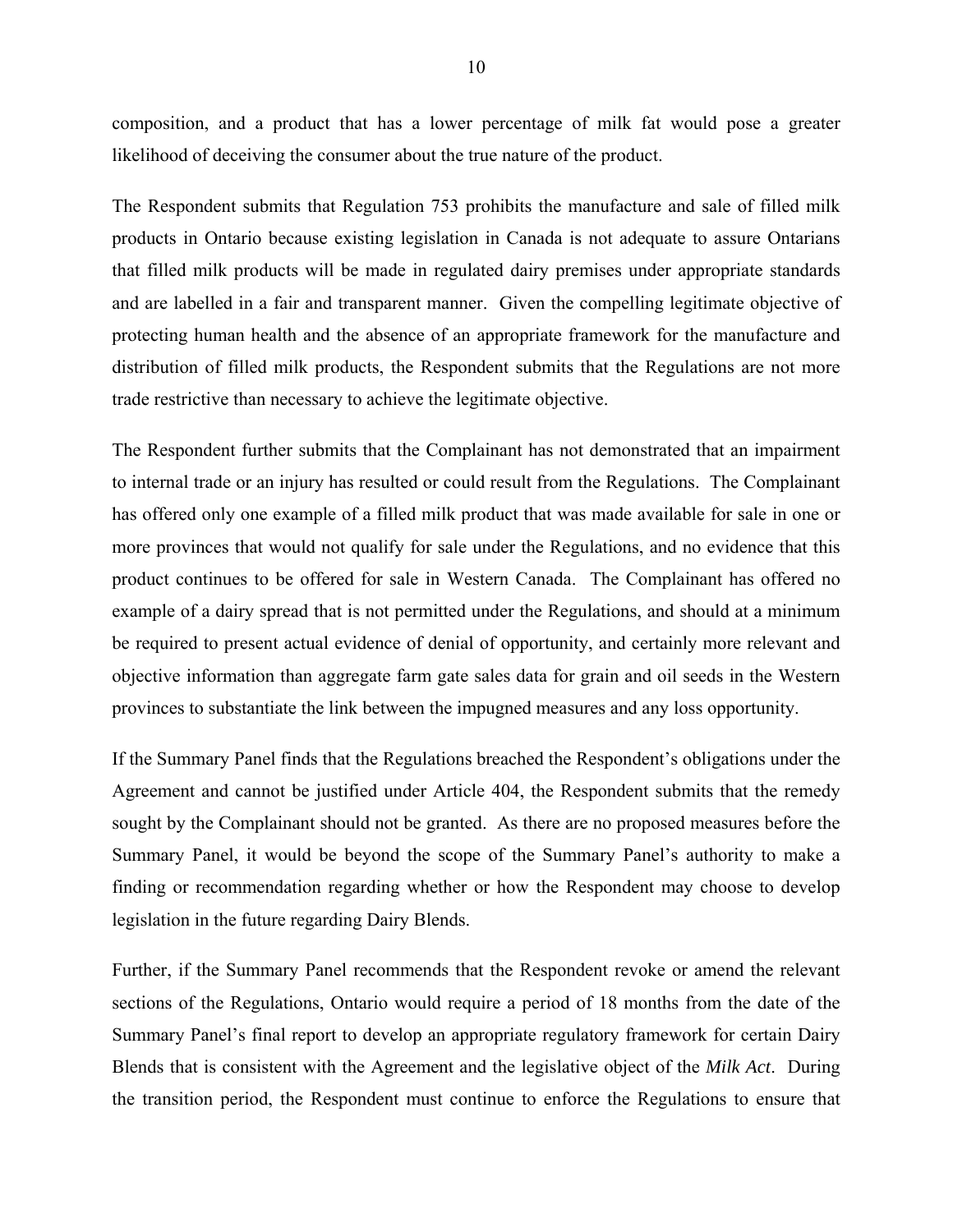milk and milk products are processed in licensed plants and distributed and sold in accordance with all applicable laws.

With respect to Operational Costs, the Complainant and the Intervenors have provided no supporting rationale to justify that they be apportioned in their entirety to Ontario, which would be an unusual apportionment. The Respondent proposes the following alternate allocation: 33.3% to Alberta, 33.3% to Ontario and 11.1% for each of the Intervenors.

The Respondent adds that it has taken significant steps to address the actual concerns brought forward by amending Regulation 282, by repealing the EOPA and by developing the Regulations which address specific categories of Dairy Blends only. The circumstances of this dispute do not provide any relevant considerations that would justify an assessment of all or a major part of the Operational Costs to Ontario.

The Respondent asks the Summary Panel to make the following findings:

- 1. No provision in the Regulations was the measure that was the subject of a Pre-Existing Dispute.
- 2. The Regulations were not actual or proposed measures that were before the 2004 Panel and their contents were not addressed in the two recommendations contained in the 2004 Panel Report to assist in resolving the dispute.
- 3. Ontario has complied in good faith with the substantive recommendations contained in the 2004 Panel Report and has noted the 2004 Panel Report's findings in modernizing the regulatory framework for dairy, including Dairy Blends.
- 4. Without the benefit of reviewing specific products affected by the Regulations, no finding can be made about whether or not the Regulations are inconsistent with Ontario's commitments under Articles 401, 402 and 403 of the Agreement.
- 5. When assessed on a measure-by-measure basis, should any measure in the Regulations be determined to be inconsistent with Ontario's commitments under the Agreement, in particular, Articles 401, 402 and 403, the measure is justified to achieve a legitimate objective as defined by Article 404.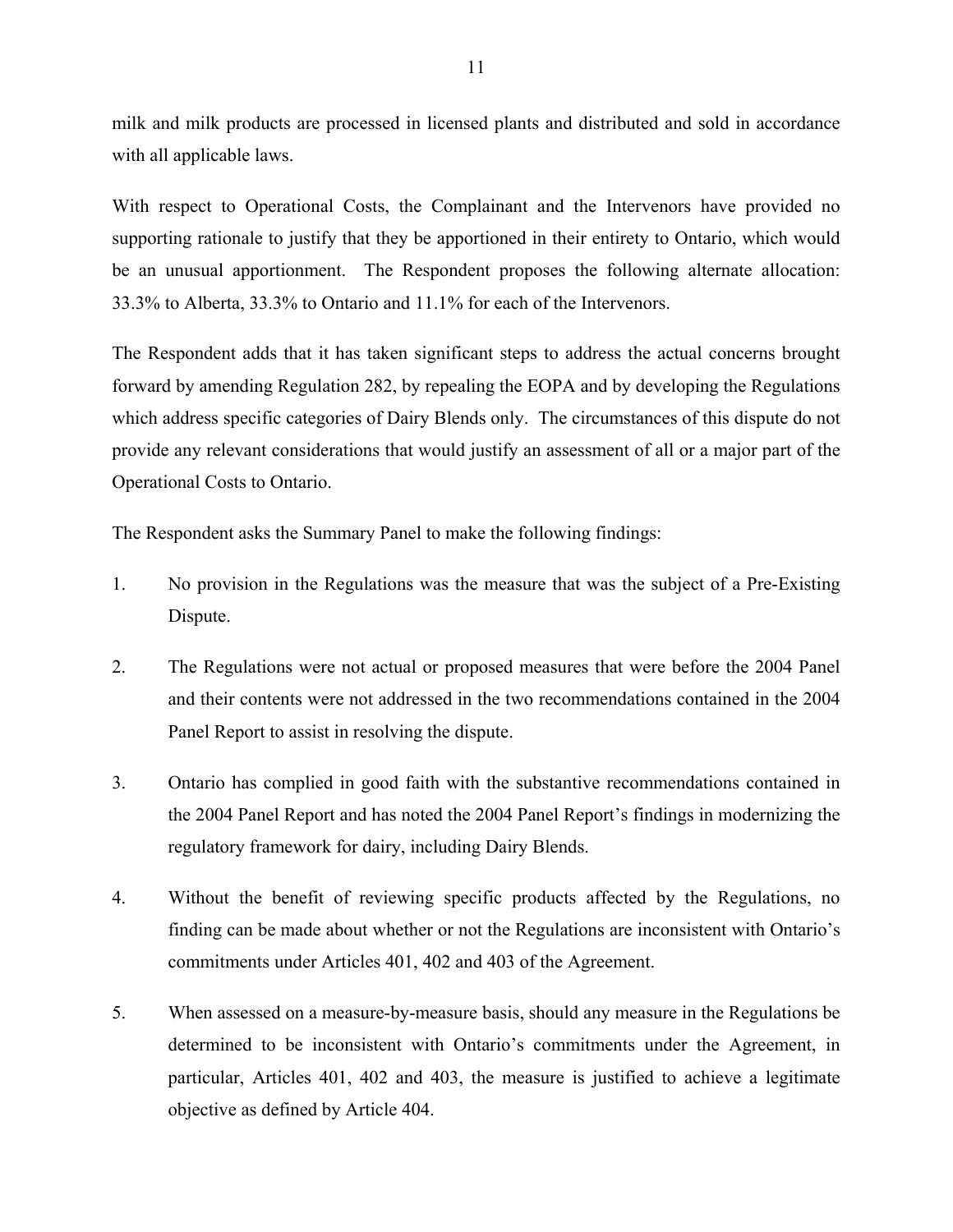- 6. The Regulations are not inconsistent with Ontario's commitments under Article 905 of the Agreement.
- 7. The Regulations have not been shown to impair internal trade and cause injury and there is inadequate evidence to support a finding that they could do so.
- 8. The Summary Panel is unable to make a specific determination as to whether any hypothetical measures that may be introduced by Ontario in the future would be consistent or inconsistent with Ontario's commitments under the Agreement and any such measures would need to be reviewed in their proper context and assessed specifically against actual products.

The Respondent requests the Summary Panel to make the following recommendation:

Dismiss the complaint of the Disputing Party and that of the Intervenors and recommend in its report that, to assist in resolving further disputes about Ontario measures that purport to regulate Dairy Analogs or Dairy Blends, Parties to the Agreement should address any disputes about such measures through the normal consultation and complaint process set out in the Agreement.

### **5. SUMMARY PANEL FINDINGS**

#### **5.1 Jurisdiction of the Summary Panel under Article 1702**

The "Summary Panel" procedure was added to the Agreement by the Tenth Protocol of Amendment in 2009. This package of amendments was intended to strengthen the dispute resolution procedure on a go-forward basis. It includes new provisions such as authorizing financial penalties in case of non-compliance with a panel report. The Parties to the Agreement adopted the "Summary Panel" procedure as a transitional measure, to deal with situations where a dispute remained over compliance with panel reports issued prior to 2009. Several such disputes had been identified by the ministerial Committee on Internal Trade. At the June 2008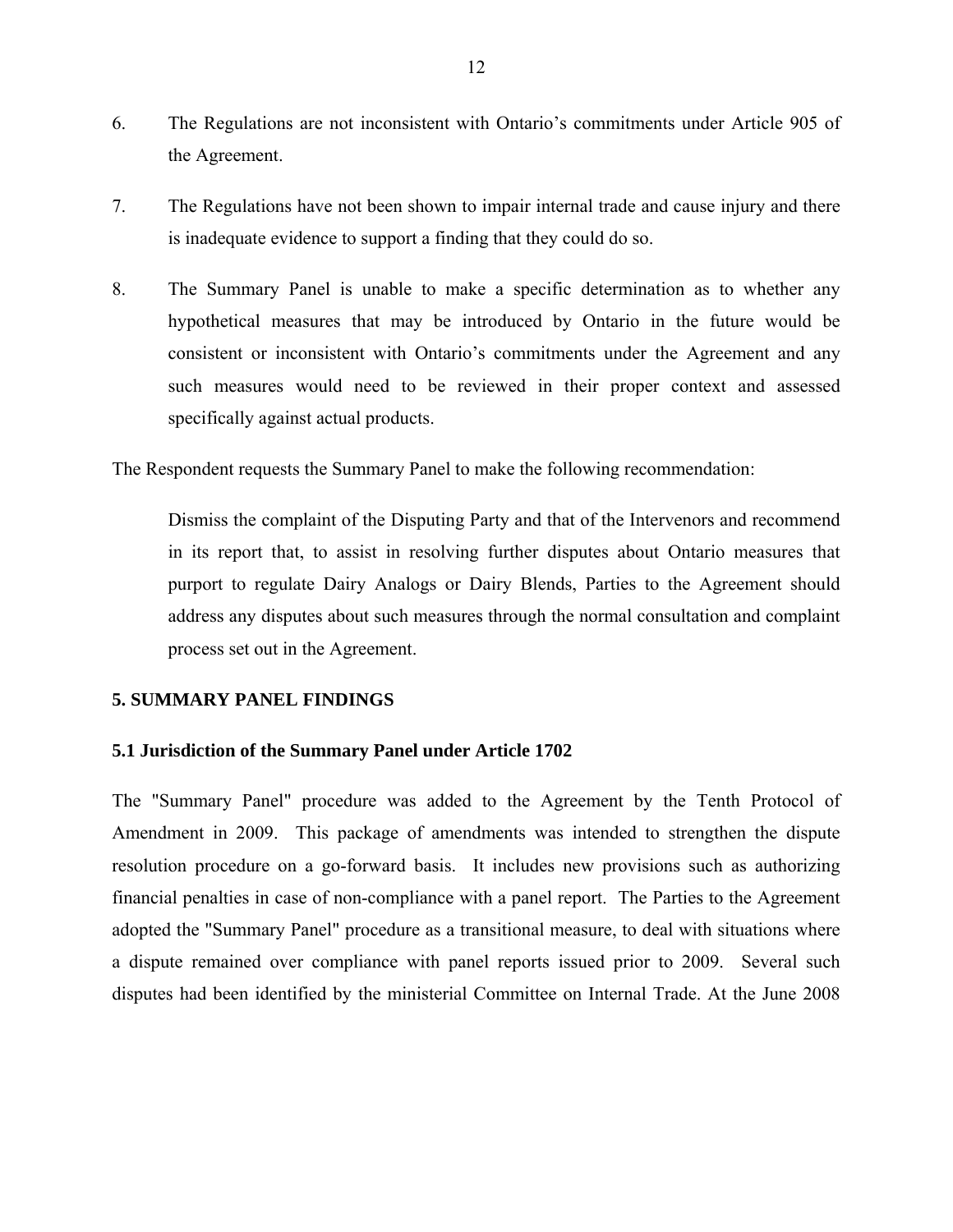meeting, Alberta contended that the Edible Oils dispute, the subject of the 2004 Panel Report, was among them, and Ontario expressed the view that it had complied with that report<sup>11</sup>.

Article 1702 specifically provides that during a "transition period", a Party to the Agreement may request a Summary Panel "to determine whether or not the measure that was the subject of a preexisting dispute is or would be consistent with this Agreement". A pre-existing dispute is defined as "one for which a panel report has been issued and which remains unresolved" as of the date of the last Party's signature of the Tenth Protocol.

Annex 1702 provides that the Summary Panel will in many respects follow the ordinary dispute resolution under the Tenth Protocol<sup>12</sup>. There are, however, some distinct features to reflect the fact that a dispute has been the subject of earlier submissions by the Parties and report by a panel. The Secretariat provides the Summary Panel with the record of the Pre-Existing-Dispute<sup>13</sup> and that record is admissible in the Summary Panel Proceeding<sup>14</sup>; Annex 1702.3 provides that "In a Summary Panel proceeding, the onus is on the Complaint Recipient to demonstrate the measure is not inconsistent with its obligation under this Agreement."

The provisions just canvassed do not make the evidence or conclusions of an earlier panel report absolutely binding on a Summary Panel. A Complaint Recipient may be able to overcome evidence from the earlier report with newer and more convincing evidence. It may be able to convince the Summary Panel that the earlier panel's interpretation of the Agreement was mistaken, that it erred in application of the law to the facts, or that factual or legal realities have changed since the earlier panel and that they militate in favour of a different conclusion. But the admissibility of the record from the earlier panel, and the placing of the onus on the Complaint Recipient, provides considerable weight to the earlier panel proceedings as a whole.

Before a Summary Panel can apply the distinctive and expedited features of the Summary Panel, all of the conditions for exercising its jurisdiction must be met. Otherwise, the Complaint

 $11$ 11 Committee on Internal Trade, Record of Decisions, June 10, 2008, Alberta's Submission, Appendix B, Tab 3.

<sup>12</sup> See Articles 1702(4) (ordinary procedures for establishing a panel apply) and Annex 1702.5 (except as otherwise provided, the provisions of Chapter Seventeen on government-to-government dispute resolution apply).

<sup>13</sup> Annex 1702.1.

<sup>14</sup> Annex 1702.2.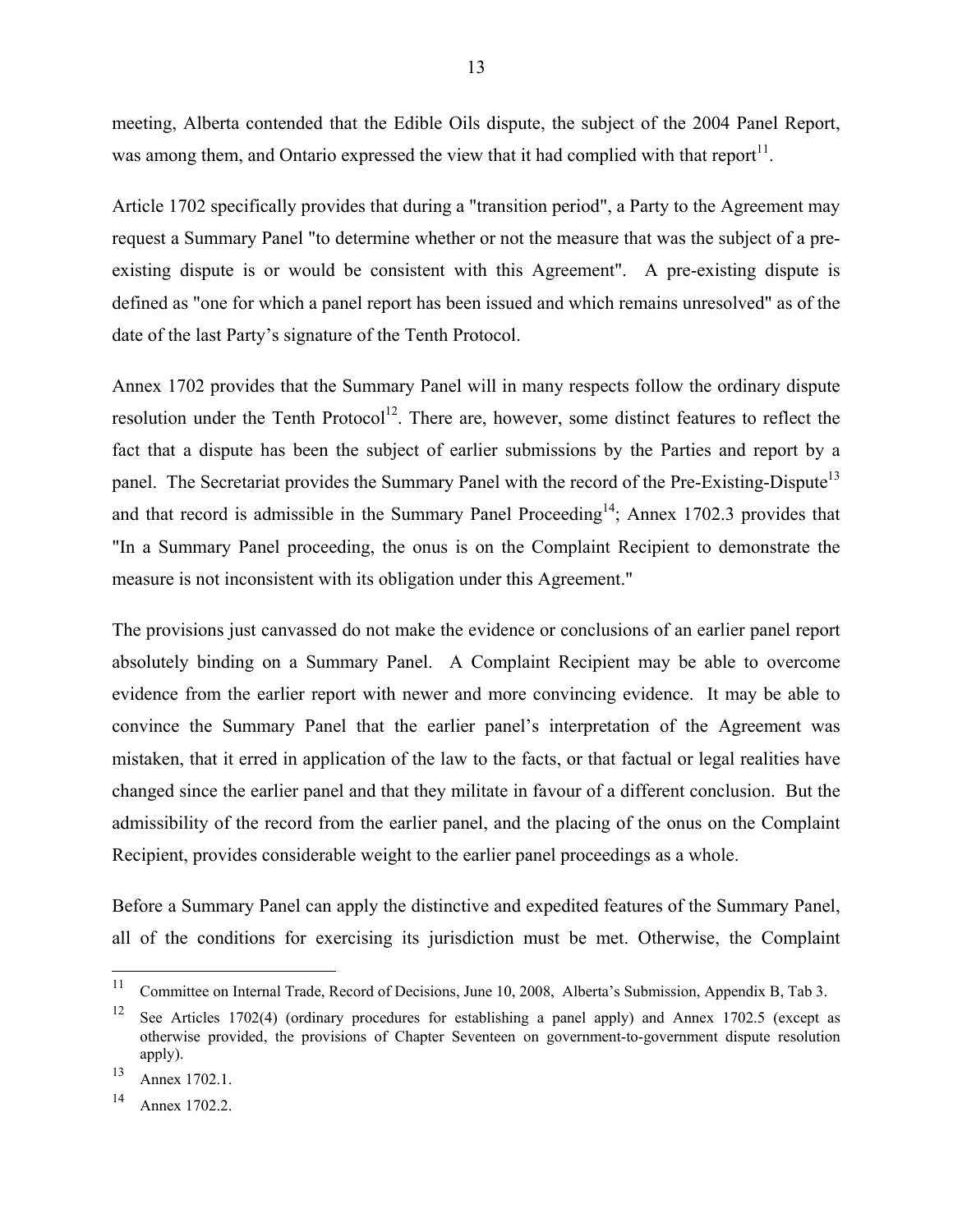Recipient would be put at an unwarranted disadvantage in comparison to the ordinary dispute resolution provisions established under the Tenth Protocol.

With respect to timing, it is unquestioned that Alberta, a party to earlier proceedings, brought its request for a Summary Panel within the Transition Period set out in Article 1702.

Alberta pointed out, in the 2004 complaint, that the terms of reference of a dispute panel included examining whether "the actual or *proposed* measure or *other matter* at issue is or *would*  be inconsistent with this Agreement". The 2004 Panel concluded – correctly in our view – that "while there must be some limited scope in what can be filed in a request for panel, once the request is duly filed, a Panel has considerable freedom to make the findings it needs to deal with the issue before it" $15$ .

The 2004 Panel found that the EOPA was inconsistent with the Agreement and that "any replacement measure that would have the same effect as s. 3 and the licensing requirements of the EOPA and that would not be permissible under Article 404 as necessary to achieve a legitimate objective (or that was otherwise permissible under the Agreement) would be likewise inconsistent with the Agreement"16. The 2004 Panel was invited by Alberta to consider the possibility that Ontario, at the request of Dairy Farmers of Ontario, would use the *Milk Act* to limit the sale and distribution of Dairy Analogs and Dairy Blends. The 2004 Panel accepted Ontario's assurance that it did not intend to pursue this course of action. The 2004 Panel noted that it had "no proposed measure before it that is sufficiently elaborated for there to be a proper debate as to whether or not it is consistent with the Agreement. Accordingly, there is no *specifi*c measure that could be subject to review by the Panel for consistency of compliance."17 The 2004 Panel added that it would be "advisable for [Ontario] to make it clear that it will not use the *Milk Act* to implement limitations on the sale of Dairy Analogs and Dairy Blends in a manner similar to the limitations imposed by the EOPA."18

 $\overline{a}$ 

<sup>15 2004</sup> Panel Report, pp. 28-29.

<sup>16 2004</sup> Panel Report, p. 29.

<sup>17</sup> *Ibid*.

<sup>18</sup> *Id*, p. 32.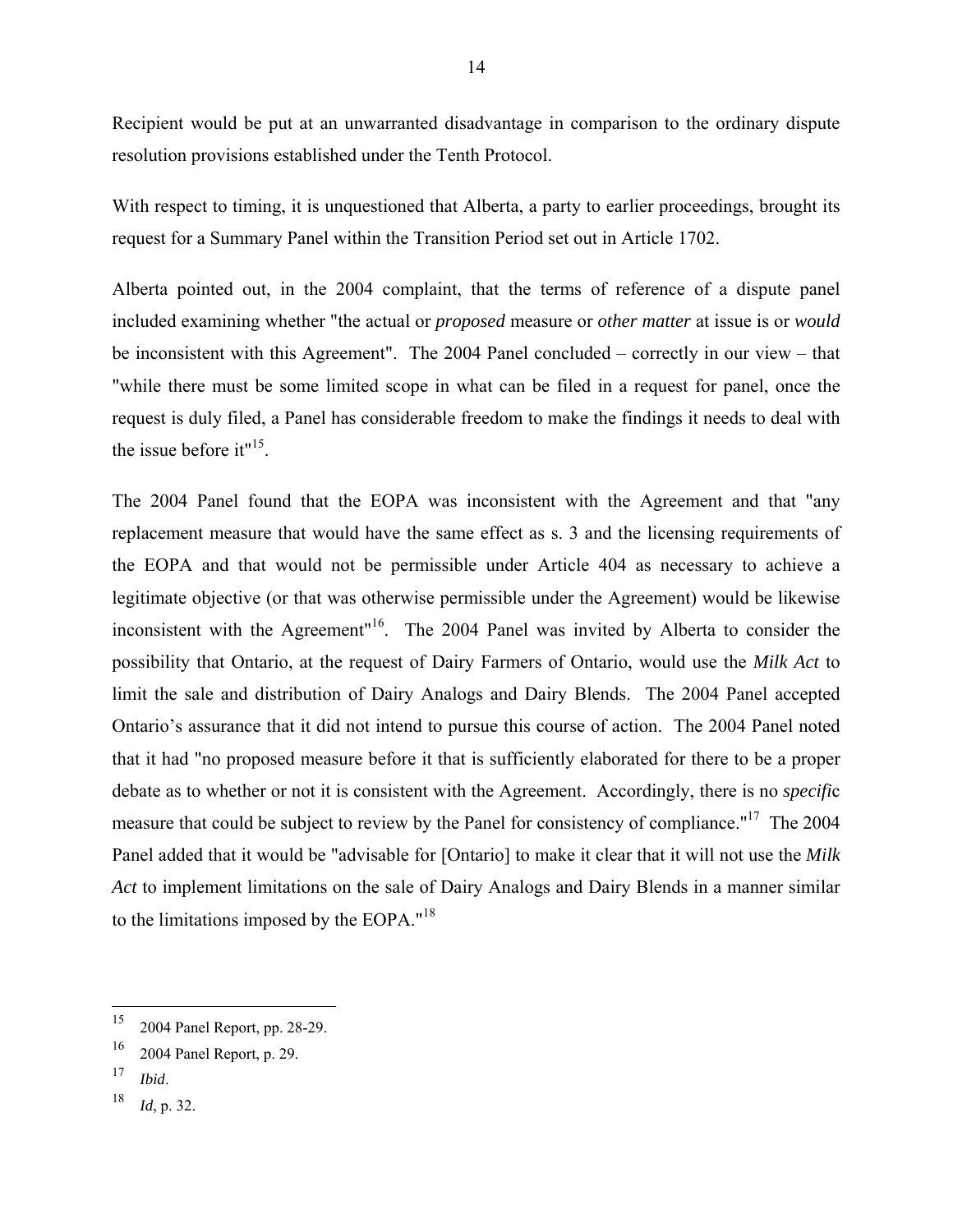Ontario argues that the only recommendations, as opposed to findings, of the 2004 Panel were that:

- Ontario follows through "with the scheduled repeal of the EOPA on January 1, 2005";
- "Ontario and all Parties take careful note of the Panel's findings with respect to the transparency obligations of the Agreement contained in Articles 406 and 407 and that whenever they intended to adopt any measure subject to these Articles they do so in accordance with the detailed transparency requirements provided herein."<sup>19</sup>

The Summary Panel does not agree that a "dispute for which a panel report has been issued and which remains unresolved" within the meaning of Article 1702 is confined in this case to matters for which the 2004 Panel framed its conclusion as a "recommendation" rather than a "finding". The language of Article 1702 contains no such distinction or accompanying limitation. It would be contrary to the objectives of Article 1702 - which include bringing resolution to lingering disputes that have been addressed by a panel - to so confine its operation.

The Summary Panel would in any event disagree with Ontario's construction of the "recommendations" of the 2004 Panel Report. The recommendation to "follow through with the scheduled repeal of the EOPA" was made in the context of the 2004 Panel noting that Ontario had stated that its "scheduled repeal" would not include similar measures under the *Milk Act*<sup>20</sup>. The "scheduled repeal" recommended by the 2004 Panel was a genuine repeal, not the mere shifting of the substance of the measures from one statutory location to another, and in particular, to the *Milk Act*.

The Summary Panel further notes that the 2004 Panel Report had recommended compliance with the transparency requirements of the Agreement, and that Ontario failed to do so. The provisions of Article 907 require that other Parties to the Agreement receive twenty days notice of a

<sup>19</sup> *Id.*, p. 36;

<sup>20 2004</sup> Panel Report, p. 29; Letter from the Ontario Minister of Agriculture and Food dated June 30, 2004, Exhibit 15 of Ontario's Submissions to the 2004 Panel.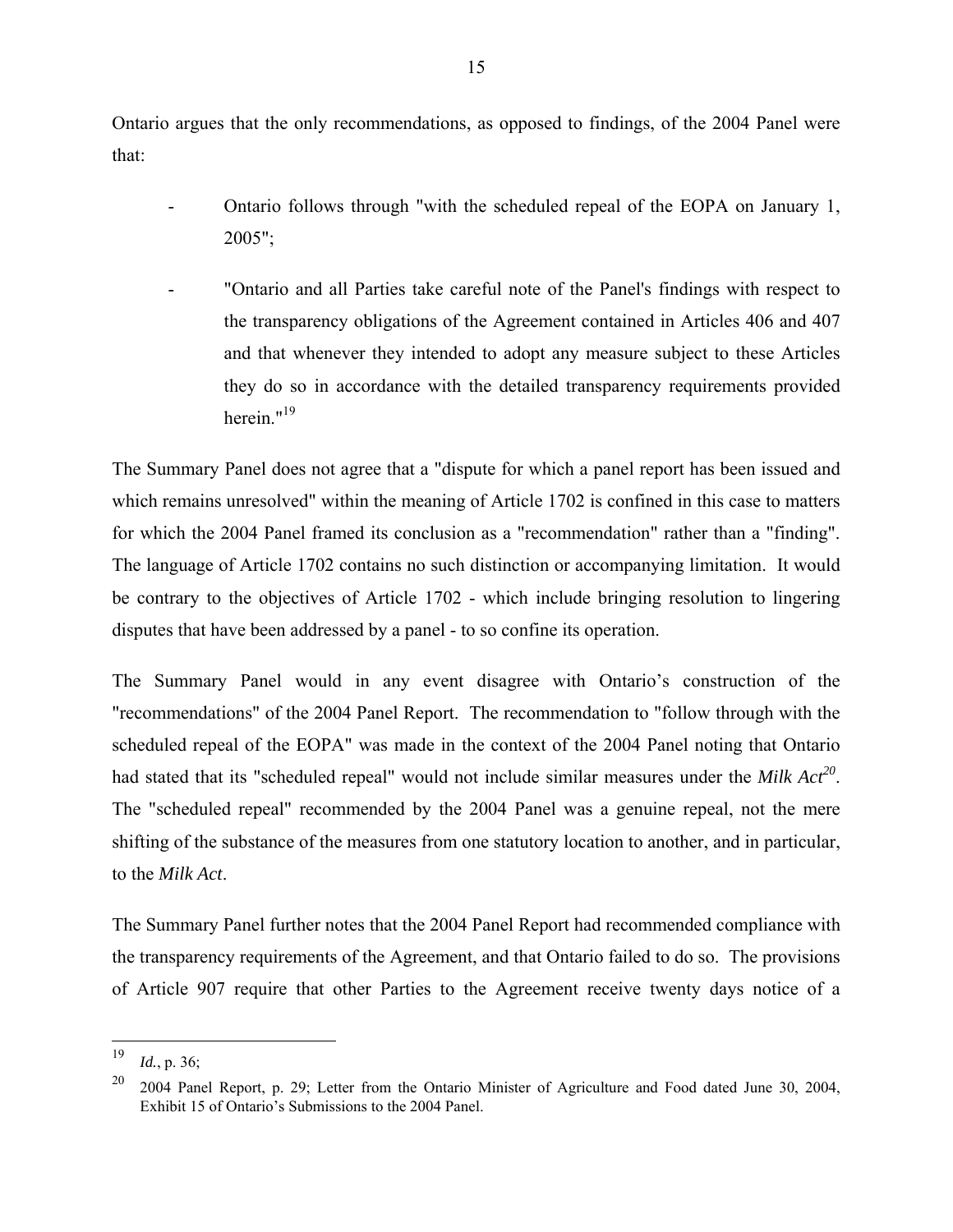proposed measure, including its full text. Other Parties have a right to make comments on it. The proposing party must, on request, discuss those comments and take the results of those discussions into account. Instead, Alberta received an email on December 22, 2004 – a time when many officials were unavailable – merely advising that regulatory amendments under the *Milk Act* were being considered<sup>21</sup> and the Regulations came into force ten days later, on January 1, 2005. Ontario concedes it did not comply with Article 907. Its non-compliance with transparency requirements, in the face of both the Agreement and the 2004 Panel Report's express recommendation, is an integral aspect of the unresolved nature of the "dispute for which a panel report was issued". It denied Alberta a better opportunity to appreciate the substance and purpose of the Regulations and to potentially have an influence on their contents.

The Summary Panel further concludes that the contested Regulations are "measures" that were the subject of the Pre-existing Dispute. Ontario does not appear to contest that a Summary Panel does have authority to address measures that can be fairly viewed as "replacement measures". It would be untenable to argue otherwise. The Agreement is concerned with the substance of measures, not only their form. The Agreement's requirements cannot be avoided by altering the packaging of a governmental measure. The term "measure" itself is defined in Article 200 as including "any legislation, regulation, directive, requirement, guideline, program, policy, administrative practice or other procedure". A government cannot escape its disciplines by embodying a barrier to trade in one kind of text (e.g., a policy statement) rather than legislation, or by simply carrying out a practical course of administrative action rather than forthrightly acknowledging a norm in an official pronouncement of some sort. The "mutually agreed principles" of the Agreement include "accessible, timely, credible and effective" dispute settlement and compliance mechanisms; it could not have been contemplated by the framers of Article 1702 that the Summary Panel procedures for resolving lingering disputes had no application to situations where a contested measure was reformatted rather than altered in substance.

Ontario's argument that the impugned measures appear in a different statutory scheme is unpersuasive absent any demonstration that the repositioning is a matter of substance rather than mere legislative geography. As for the scope of the EOPA compared to the Regulations, it is

<sup>21</sup> 21 Alberta's Submission, Appendix B, Tab 9.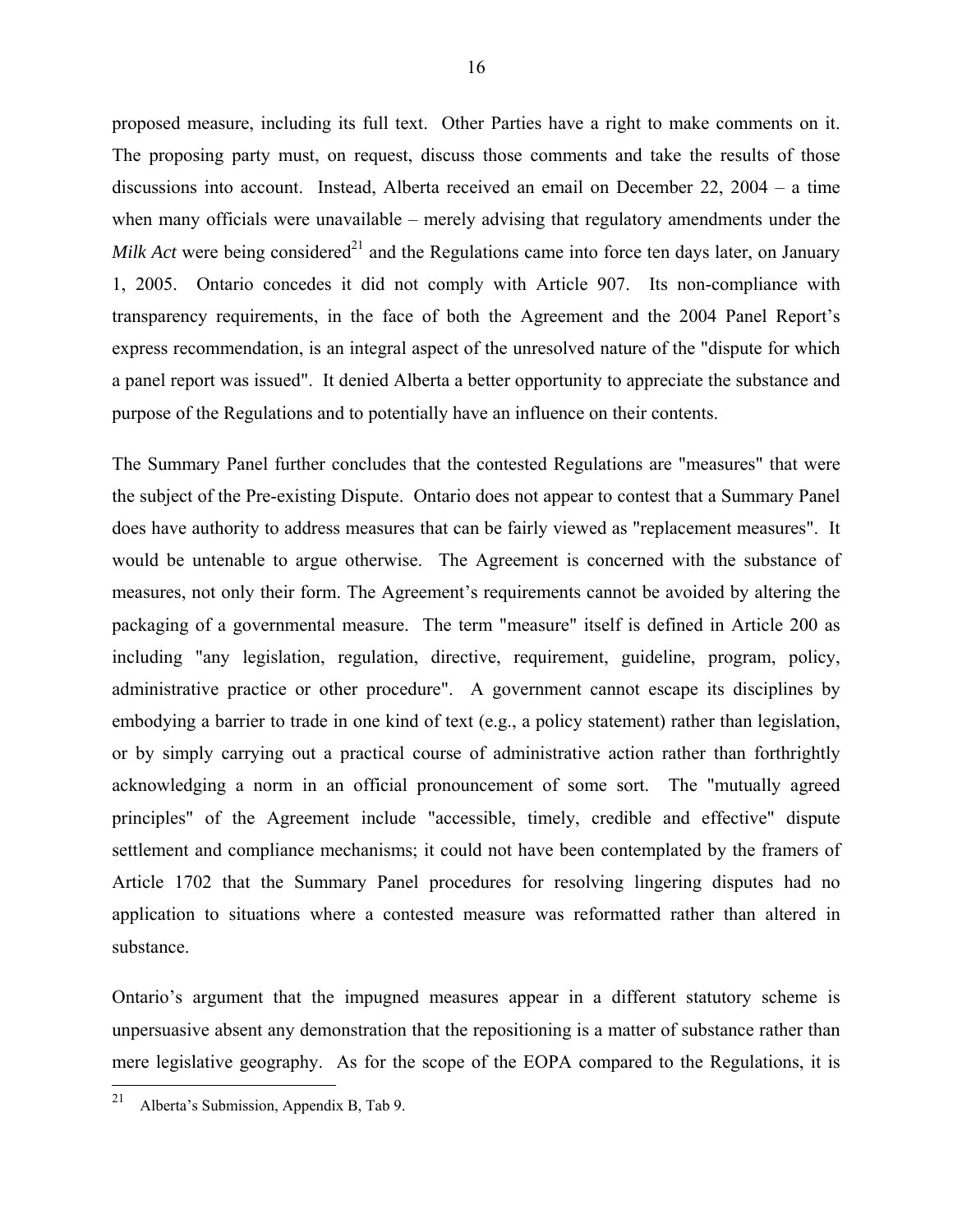true that the Regulations do not address Dairy Analogs, whereas the EOPA did. But Alberta's complaint before the Summary Panel is in relation to Dairy Blends. Ontario's ongoing restrictions in this respect are substantially equivalent in effect to those found non-compliant by the 2004 Panel:

- The manufacture or sale of Dairy Blends was prohibited by the EOPA. The Regulations contain similar provisions;
- The sale of dairy-oil spreads was banned by the EOPA. Manufacturers in Ontario required a license. The Regulations contain similar provisions.

The Summary Panel accepts that there are some differences in detail between the EOPA and the Regulations. Whether looked at individually or cumulatively, however, no distinctions brought to the Panel's attention by Ontario dispel the Summary Panel's opinion that the Regulations contain a set of bans and restrictions that amount to a re-enactment of some of the measures found to be non-compliant by the 2004 Panel.

**The Summary Panel finds that on the facts of this case, all of the conditions for the exercise of jurisdiction by the Summary Panel are met, in particular that the Regulations are substantially equivalent to the EOPA which was the subject of the 2004 Panel Report and constitute a pre-existing dispute within the meaning of 1702.** 

#### **5.2 Consistency of the Regulations with the Agreement**

Various provisions of Regulation 753 designate products that are milk products. The designations cover a range of products including milk, milk beverages, filled milk and dairy edible-oil spreads. Compositional standards for these milk products are established. Section 18 prohibits the production and/or sale of products that do not comply with the Regulation. The effect of the compositional standards and other provisions of the Regulation is that many dairy blends, specifically filled milk, are banned. Similarly, dairy edible-oil spreads that compete with butter and with vegetable oil as the primary fat or oil component are also prohibited.

Regulation 761 contains provisions requiring facilities that produce and sell dairy products to be licensed and to comply with conditions set by the Director, including a requirement that the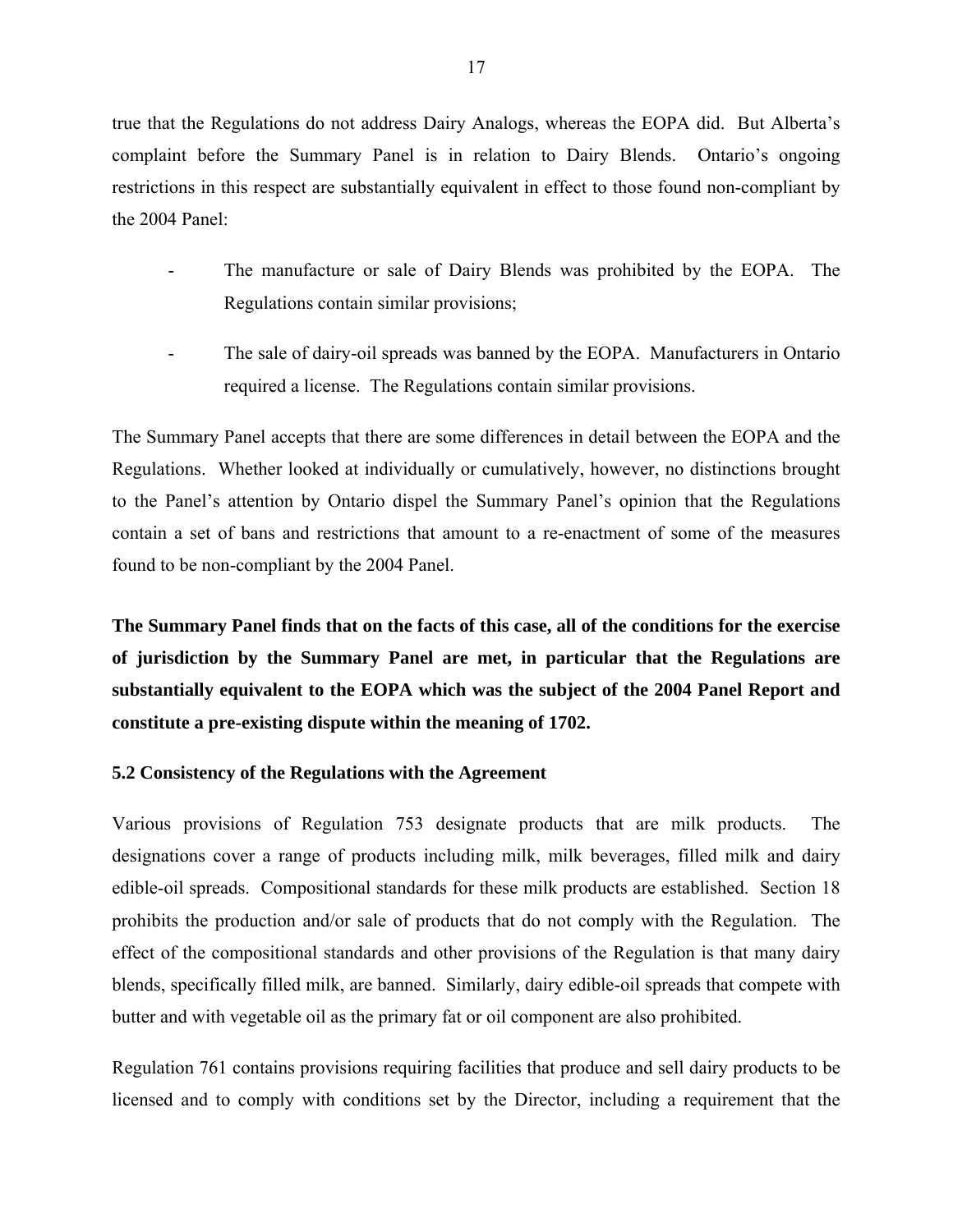holder of a license observes the requirements of the Act and the regulations, which would include Regulation 753. Similarly, distributors are required to be licensed and to comply with the *Milk Act* and the Regulations.

# **5.2.1 Article 401: Reciprocal Non-Discrimination**

The relevant sections of Article 401 read as follows:

- 1. Subject to Article 404, each Party shall accord to goods of any other Party treatment no less favourable than the best treatment it accords to:
	- (a) its own like, directly competitive or substitutable goods; and
	- (b) like, directly competitive or substitutable goods of any other Party or non-Party.
- 2. Subject to Article 404, each Party shall accord to persons, services and investments of any other Party treatment no less favourable than the best treatment it accords, in like circumstances, to:
	- (a) its own persons, services and investments; and
	- (b) persons, services and investments of any other Party or non-Party.[…]
- 4. The Parties agree that according identical treatment may not necessarily result in compliance with paragraphs 1, 2 or 3.

Previous panels<sup>22</sup> have held that two factors must be considered with respect to Article 401(1):

- 1. Does the measure discriminate against the goods of one Party to the benefit of the goods of another Party?
- 2. Are the goods discriminated against "like, directly competitive or substitutable" with the goods of another Party?

With respect to the second criterion, the 2004 Panel found that Dairy Blends are "like" or

<sup>22</sup> 22 *Report of the Article 1716 Panel Concerning the Dispute Between Farmers Co-operative Dairy Limited of Nova Scotia and New Brunswick Regarding New Brunswick's Fluid Milk Distribution Licensing Measures*, September 13, 2002; *Report of the Article 1704 Panel Concerning the Dispute between Alberta and Canada Regarding the Manganese-Based Fuel Additives Act*; June 12, 1998.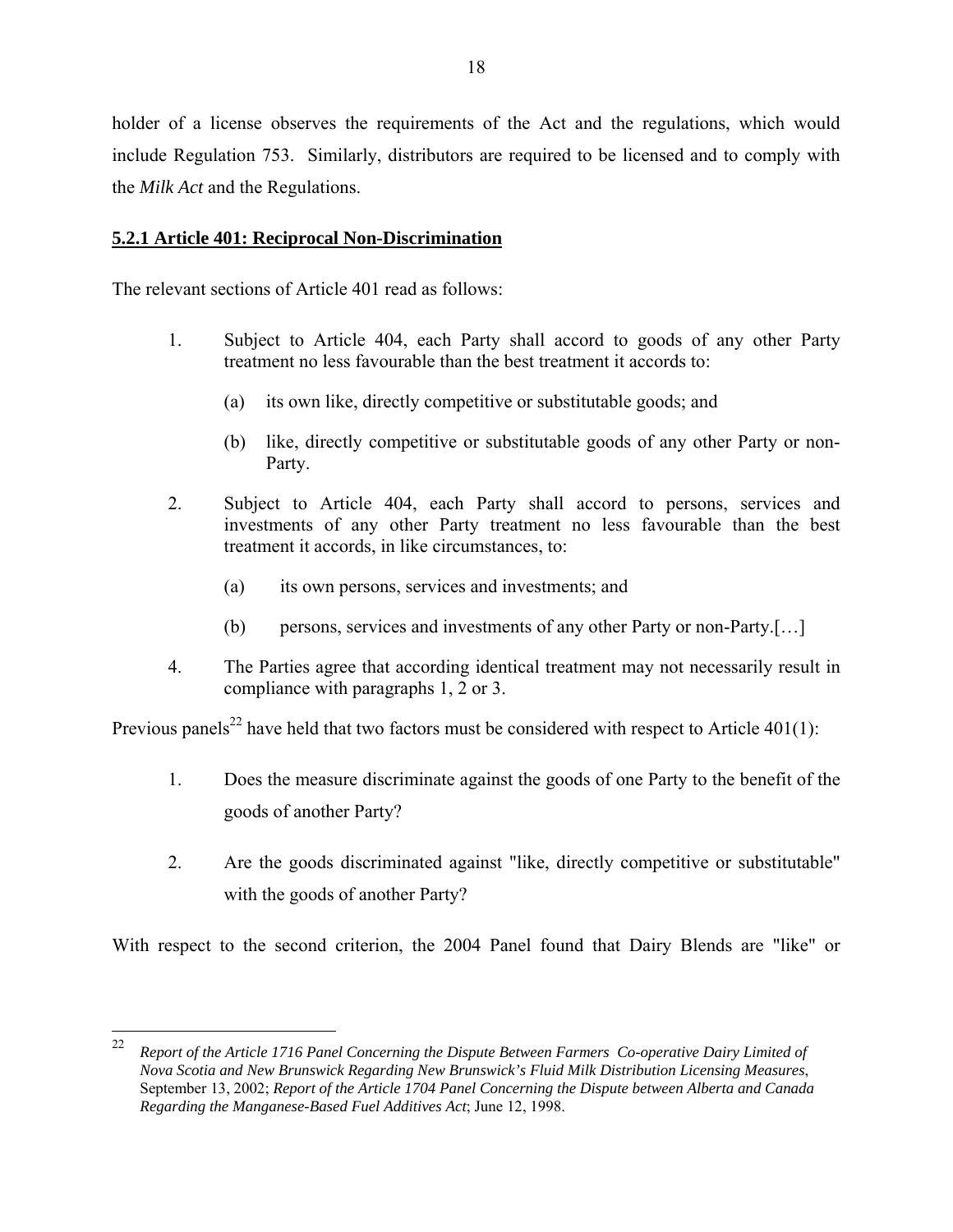"directly competitive" goods to dairy products.<sup>23</sup> The Summary Panel agrees.

With respect to the first criterion, by prohibiting filled milk and certain types of spreads from being sold in the province, Ontario fails to accord these goods produced in other provinces the best treatment it provides to dairy products in Ontario.

# **The Summary Panel finds that provisions of Regulations 753 and 761 respecting Dairy Blends are inconsistent with Article 401 of the Agreement.**

# **5.2.2 Article 402: Right of Entry and Exit**

Article 402 states:

Subject to Article 404, no Party shall adopt or maintain any measure that restricts or prevents the movement of persons, goods, services or investments across provincial boundaries.

Previous panels have interpreted Article 402 in different manners. In the Alberta/Quebec Margarine dispute<sup>24</sup>, the Panel interpreted the meaning to be transit across Quebec. In the Farmers Cooperative/New Brunswick case<sup>25</sup> and the Nova Scotia/PEI Dairy case<sup>26</sup> Article 402 was interpreted to mean a restriction to importation or a barrier to entry into a province. The 2004 Panel<sup>27</sup> also interpreted Article 402 to mean a barrier to entry into Ontario.

In the Summary Panel's view, Article 402 could apply to any and all of the following situations:

- restrictions on entry of a good or service into a province;
- restrictions on a product leaving a province (e.g., prohibition against the export of a raw material from a province);
- restrictions on transit of a good across the province.

<sup>23</sup> 2004 Panel Report, p. 18.

<sup>24</sup> *Report of the Article 1704 Panel concerning the dispute between Alberta and Quebec regarding Quebec's Measure governing the sale in Quebec of Coloured Margarine*, pp. 25-26.

<sup>25</sup> *Supra*, note 21, pp. 16-17.

<sup>26</sup> *Report of the Article 1704 Panel concerning the dispute between Nova Scotia and Prince Edward Island regarding Amendments to the Dairy Industry Act Regulations*, p. 9.

 $27$  2004 Panel Report, p. 18.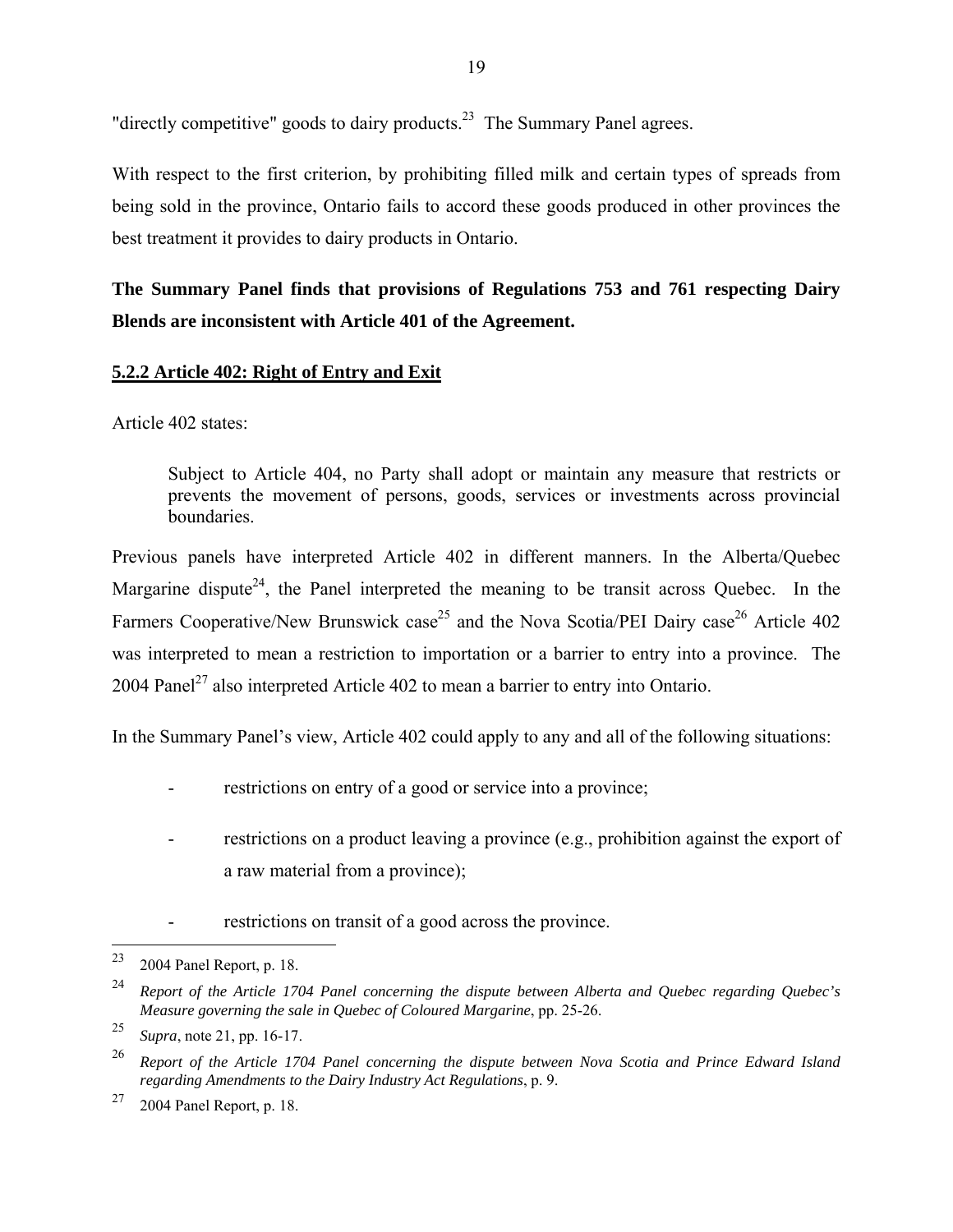The Summary Panel agrees with the majority of the other Panels that the meaning of Article 402 includes a restriction on entry of a good into a province.

Regulation 753 prohibits filled milk and many types of spreads from being sold in Ontario. As a result, it bars entry of these products from other provinces into the Ontario market.

**Accordingly, the Summary Panel finds that the provisions of Regulations 753 and 761 as they relate to Dairy Blends restrict entry into Ontario and are inconsistent with Article 402 of the Agreement.**

# **5.2.3 Article 403: No Obstacles**

Article 403 states:

Subject to Article 404, each Party shall ensure that any measure it adopts or maintains does not operate to create an obstacle to internal trade.

The prohibition on the sale of Dairy Blends, specifically filled milk and certain types of dairy edible-oil spreads, has a direct negative impact on both the sale of existing products that are competitive to dairy products and the development of new products of this nature.

Ontario is the largest market in Canada for consumer products, including dairy products and their direct competitors. By restricting the sale and manufacture of competitive products (i.e. dairy blends) through the Regulations, an obstacle is created not only to the sale of such products manufactured in other provinces, but also to the development of new competitive products in other provinces and in Ontario. With respect to the ban on the manufacture of dairy blends in Ontario, the Regulations create an obstacle to trade in vegetable oils from other provinces that Ontario plants would utilize in their production. The 2004 Panel found that the similar prohibitions in EOPA served as an obstacle to trade.<sup>28</sup>

**The Summary Panel finds that the provisions of Regulations 753 that prohibit the production and sale of dairy blends and the licensing requirements of Regulation 761 affecting dairy blends are not consistent with Article 403 of the Agreement.**

<sup>28</sup> 2004 Panel Report, p. 18-19.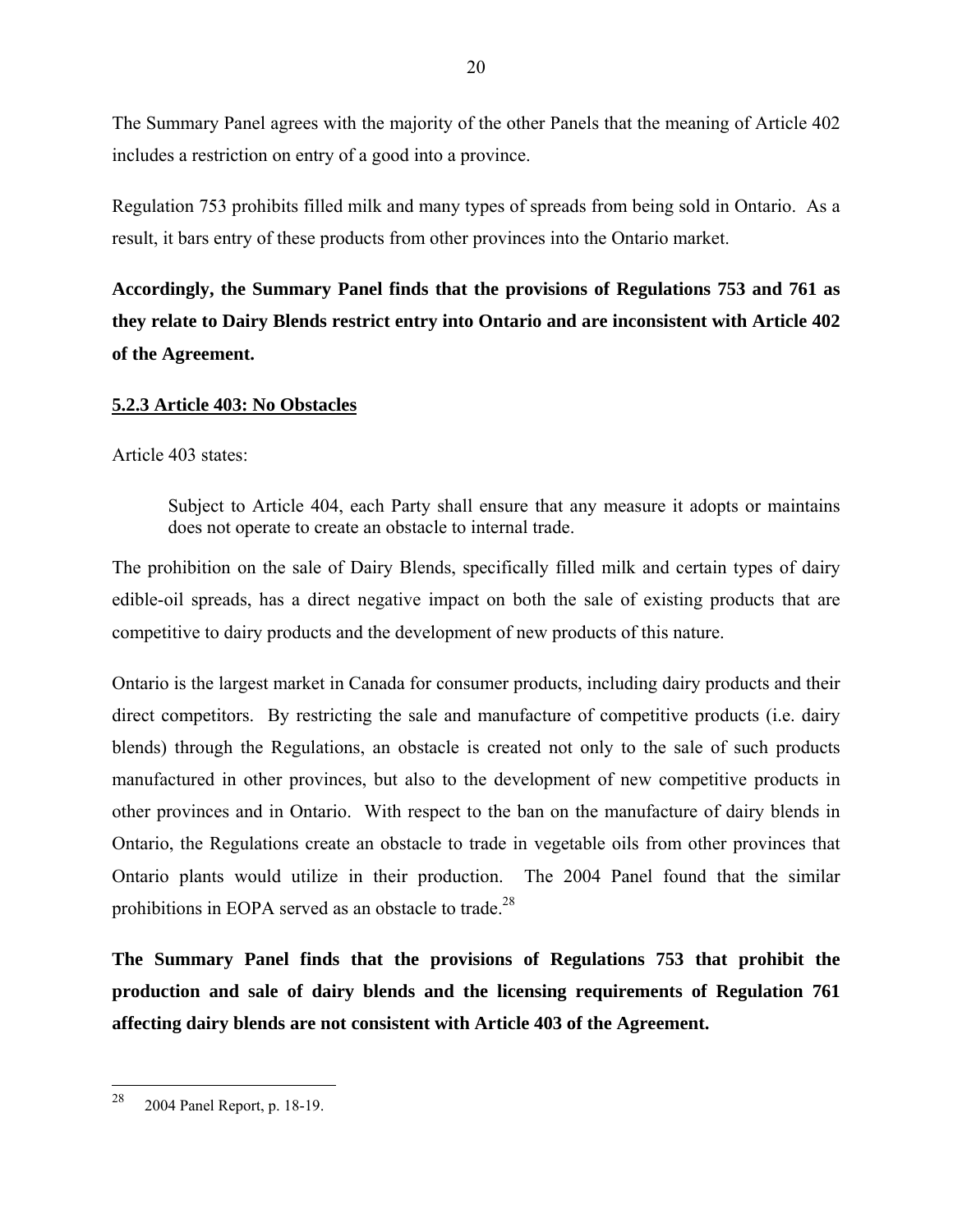## **5.2.4 Article 404: Legitimate Objectives**

Article 404 reads as follows:

Where it is established that a measure is inconsistent with Article 401, 402 or 403, that measure is still permissible under this Agreement where it can be demonstrated that:

- (a) the purpose of the measure is to achieve a legitimate objective;
- (b) the measure does not operate to impair unduly the access of persons, goods, services or investments of a Party that meet that legitimate objective;
- (c) the measure is not more trade restrictive than necessary to achieve that legitimate objective; and
- (d) the measure does not create a disguised restriction on trade.

The definition of a legitimate objective is found in Article 200 as follows:

**legitimate objective** means any of the following objectives pursued within the territory of a Party:

- (a) public security and safety;
- (b) public order;
- (c) protection of human, animal or plant life or health;
- (d) protection of the environment;
- (e) consumer protection;
- (f) protection of the health, safety and well-being of workers; or
- (g) affirmative action programs for disadvantaged groups;

Ontario's position is that, even if the provisions of the Regulations under dispute are inconsistent with the Agreement, they are permissible under Article 404. In particular, it points to (c) protection of human health and (e) consumer protection, as legitimate objectives that are pursued by the Regulations.

Food products, particularly dairy products, are subject to a significant degree of regulation by the federal government and all provinces. These measures address the health safety associated with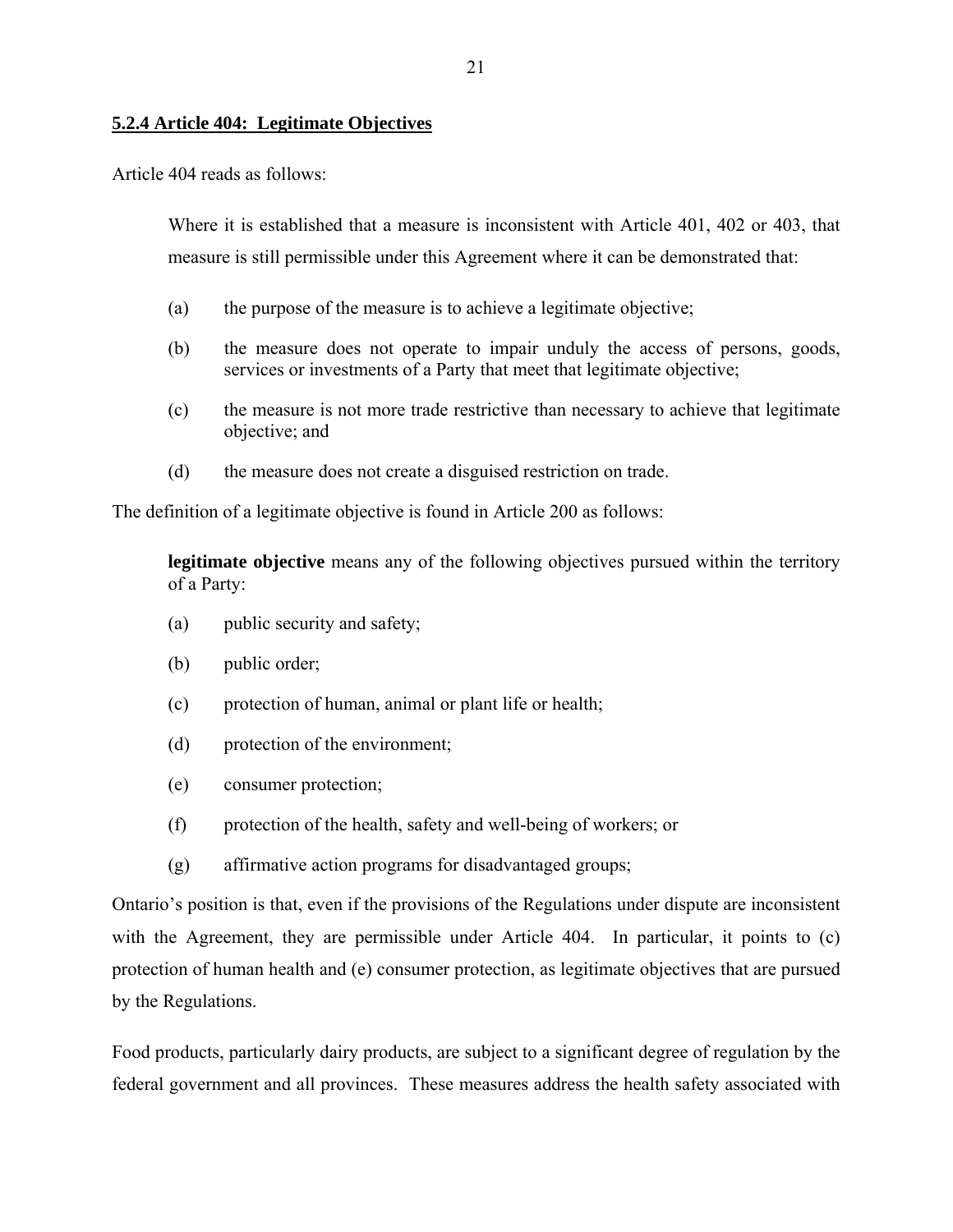food processing, distribution and sale. They also serve to inform and protect consumers through labelling requirements.

In reviewing the submissions and in the presentations at the hearing, the Summary Panel found little to support a claim that the measures under dispute support a legitimate objective.

With respect to protection of human health, the record does not explain the need for a prohibition on dairy blends when dairy products themselves can be produced, distributed and sold lawfully. As pointed out by Alberta, Ontario does not distinctly regulate the mixing of dairy products with other goods in a variety of other contexts, and does not explain why it needs to do so when dairy products are mixed with edible oils.

It is also difficult to understand from the evidence presented how human safety issues arise if the amount of edible oil added forms a certain percentage of a product, but not otherwise. Spreads containing more than 50% oil are prohibited; there is no explanation as to why product safety is suddenly triggered by crossing this threshold. Small amounts of edible oils can be added to milk for flavouring or as an omega 3 supplement; the evidence in the record does not indicate how adding a larger amount of oil would trigger a bona fide health concern.

Ontario's submissions on the health and consumer safety issues do not include expert evidence, scientific or technical literature, or reasoned explanations by regulatory authorities that support the contested prohibitions and restrictions. There is no indication of how health or consumer safety problems have actually arisen in the provinces that have permitted the manufacture and sale of the contested products.

In 2001, Ontario was part of a Federal-Provincial-Territorial Agri-Food Inspection Committee (FPTAIC) that studied Dairy Product Analogs and Regulations. The FPTAIC report states that:

"The majority of groups contacted support the position expressed by the Working Group, that 'Provinces should deregulate products that imitate or resemble dairy products, whether or not they contain dairy ingredients, and refer to existing federal regulatory processes that address consumer information and fraud issues'.

The use of dairy terminology is adequately addressed in current federal legislation. The Working Group supports a review of the Guide to Food Labelling and Advertising with a view to clarifying the relevant provisions. The Working Group further believes that it is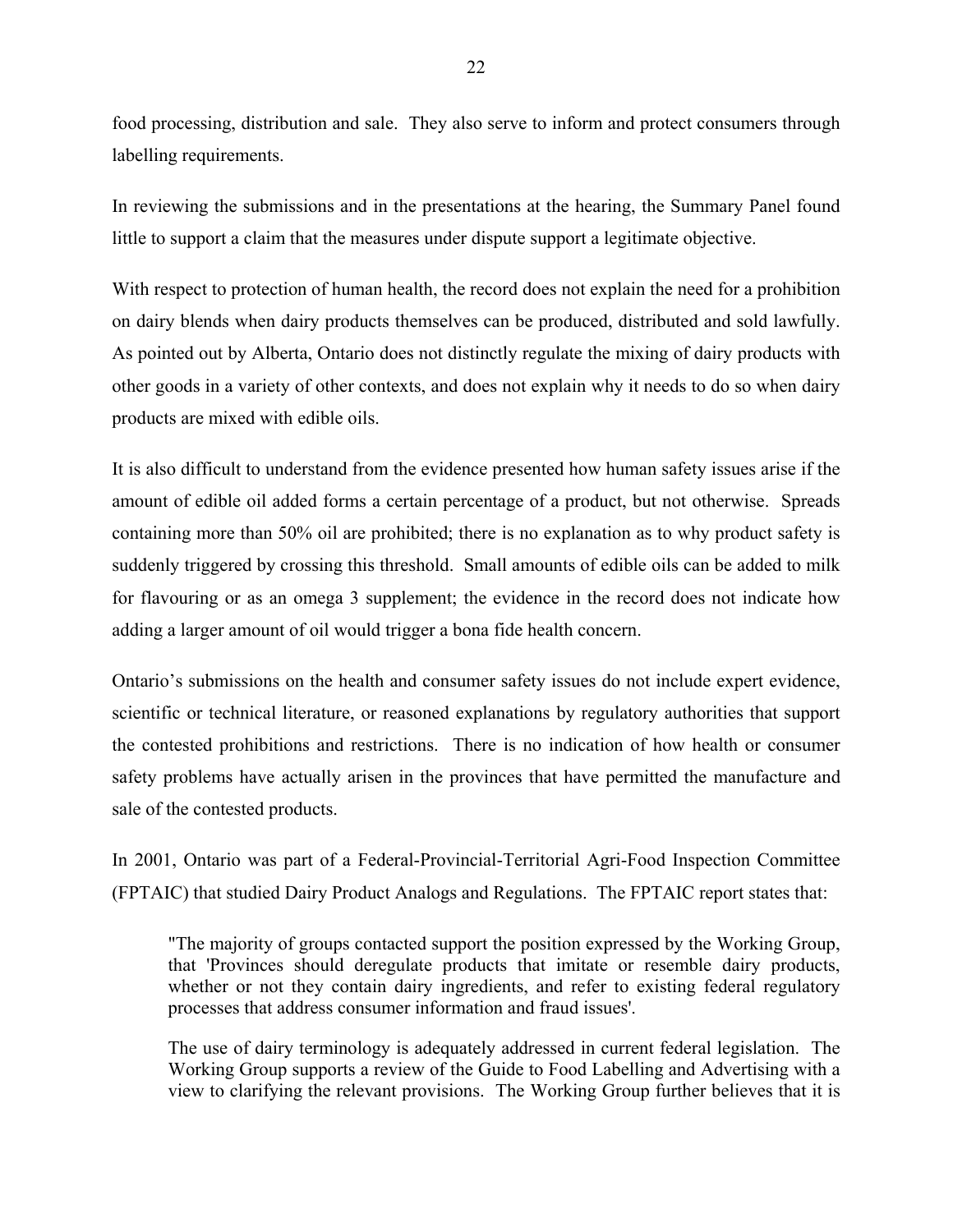difficult to justify prohibiting access by consumers to wholesome food products solely on the basis of potential negative impact on one sector of the economy. Other sectors are likely to benefit and consumers are sure to do so as implementation of the recommendations would remove limits to consumer choice.

Implementation of the recommendations would eliminate inter-provincial trade barriers in these categories of foods. Such barriers have long and often been identified as undesirable." $^{29}$ 

Ontario argues that the federal regulations are inadequate, and that it has tried unsuccessfully to work with the federal government to improve them, but provides no convincing demonstration in the evidence it submitted that the claimed insufficiency actually exists.

To be clear, the Summary Panel does not hold that Ontario is necessarily precluded from adopting safety or consumer protection measures that supplement federal regulations, or that go above or beyond the measures adopted in other provinces. Article 405 and Annex 405.1 call on Parties to seek to reconcile standards by "harmonization, mutual recognition and other means", but this provision does not rule out the possibility that a jurisdiction might reasonably find that it needs to maintain its own distinctive standards. When Ontario's measures are incompatible with the open trade provisions of the Agreement, however, it bears the burden of proving that such measures are justifiable on a basis such as human health and consumer protection. That onus would exist as a matter of the ordinary interpretation of the Agreement, quite apart from the special onus on a respondent in a summary panel proceeding.

In its submission to the 2004 Panel, Ontario admitted that the EOPA was non-compliant and did not even attempt to identify an objective recognized by the Agreement that might justify its measures. Neither the record from the panel proceeding in 2004 nor this one substantiates the existence of a recognized objective under the Agreement such as human health or consumer protection.

The contested Regulations in this case were enacted by the Ontario Farm Products Marketing Commission under the authority of the *Milk Act*. The Commission's purposes, under s. 2(a) is to stimulate, increase and improve the producing of milk within Ontario but also, under s. 2(c), to regulate the quality of products. Ontario's evidence before the Summary Panel does not

<sup>29</sup> 29 *Dairy Product Analogs and Blends: Consultation Report and Recommendations*, February 8, 2001, Attachment 21 to Ontario's Submission.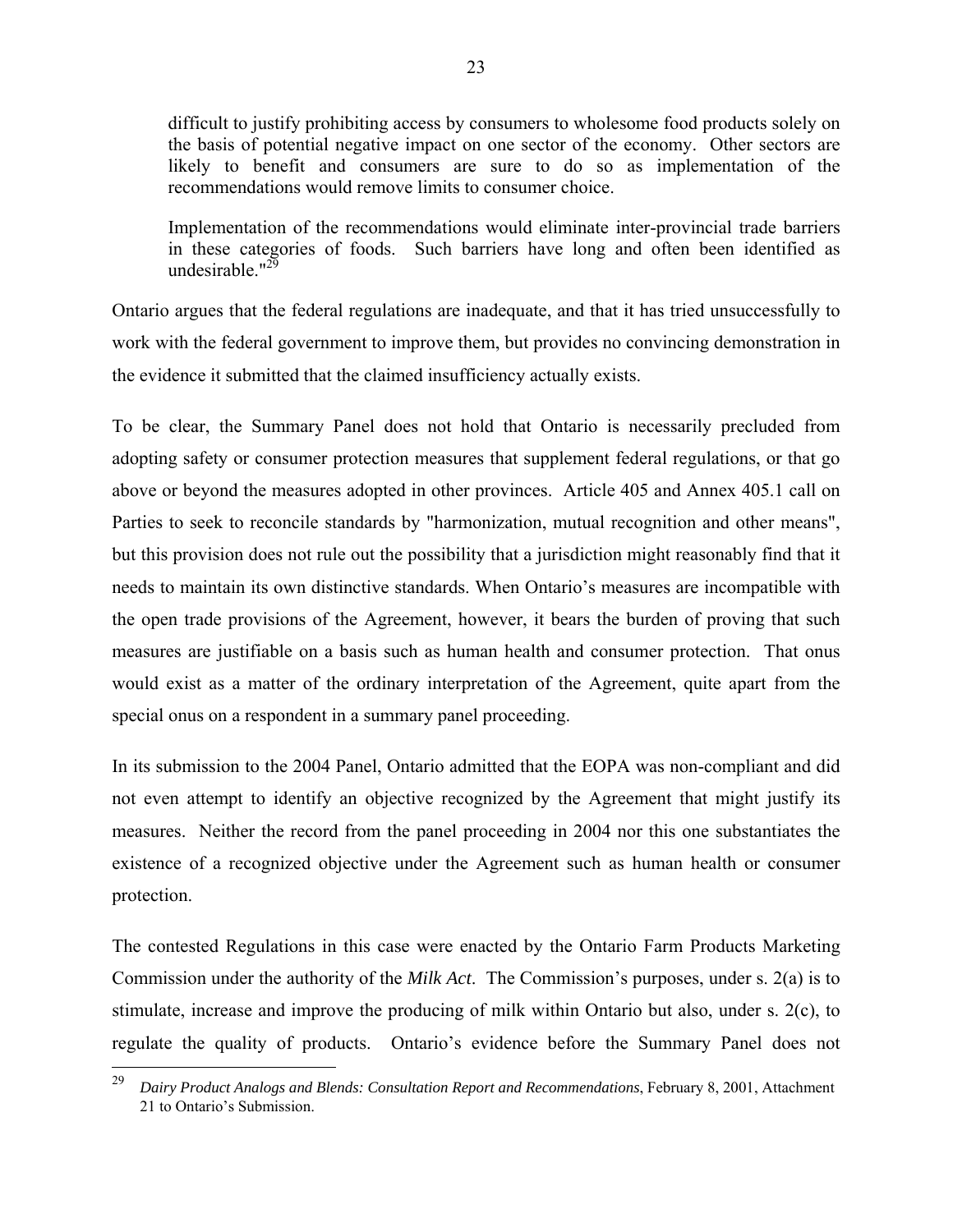establish that bona fide and significant concerns about quality were the objective of the Commission in adopting the contested regulations, rather than promoting the economic interests of producers.

Even if Ontario had been able to identify objectives compatible with the Agreement for its measures, such as health or consumer protection, it would have to demonstrate that the measures it adopted do not restrict trade "unduly" and that they are not "more trade restrictive than necessary". In the latter regard, Ontario has not shown that the only measure available to protect human health and consumers are the prohibitions and restrictions contained in the Regulations. It would appear that there are many avenues that could be explored to achieve legitimate objectives in a less trade distorting manner.

**Accordingly, the Summary Panel finds that the provisions of Regulations 753 and 761 that prohibit dairy blends or regulate them in a discriminatory manner are inconsistent with Articles 401, 402 and 403 of the Agreement and are not permissible under Article 404 as necessary to achieve a legitimate objective.**

#### **5.2.5 Article 406 and Article 907: Transparency**

Both Articles 406 and 907 refer to a Party's obligation to inform other Parties prior to adopting certain measures that might affect internal trade. Article 406(2) states:

A Party proposing to adopt or modify a measure that may materially affect the operation of this Agreement shall, to the extent practicable, notify any other Party with an interest in the matter of its intention to do so and provide a copy of the proposed measure to that Party on request.

Article 907 is specific to agricultural and food products. It states, in part:

1. Further to Article 406 (Transparency), a Party proposing to adopt or amend a measure that may affect trade in an agricultural or food good shall:

(a) at least 20 days prior to the adoption or amendment of the measure, publish a notice of the proposed measure or amendment and provide the Trade Policy Committee and the other Parties with a copy of the notice and the full text of the proposed measure or amendment;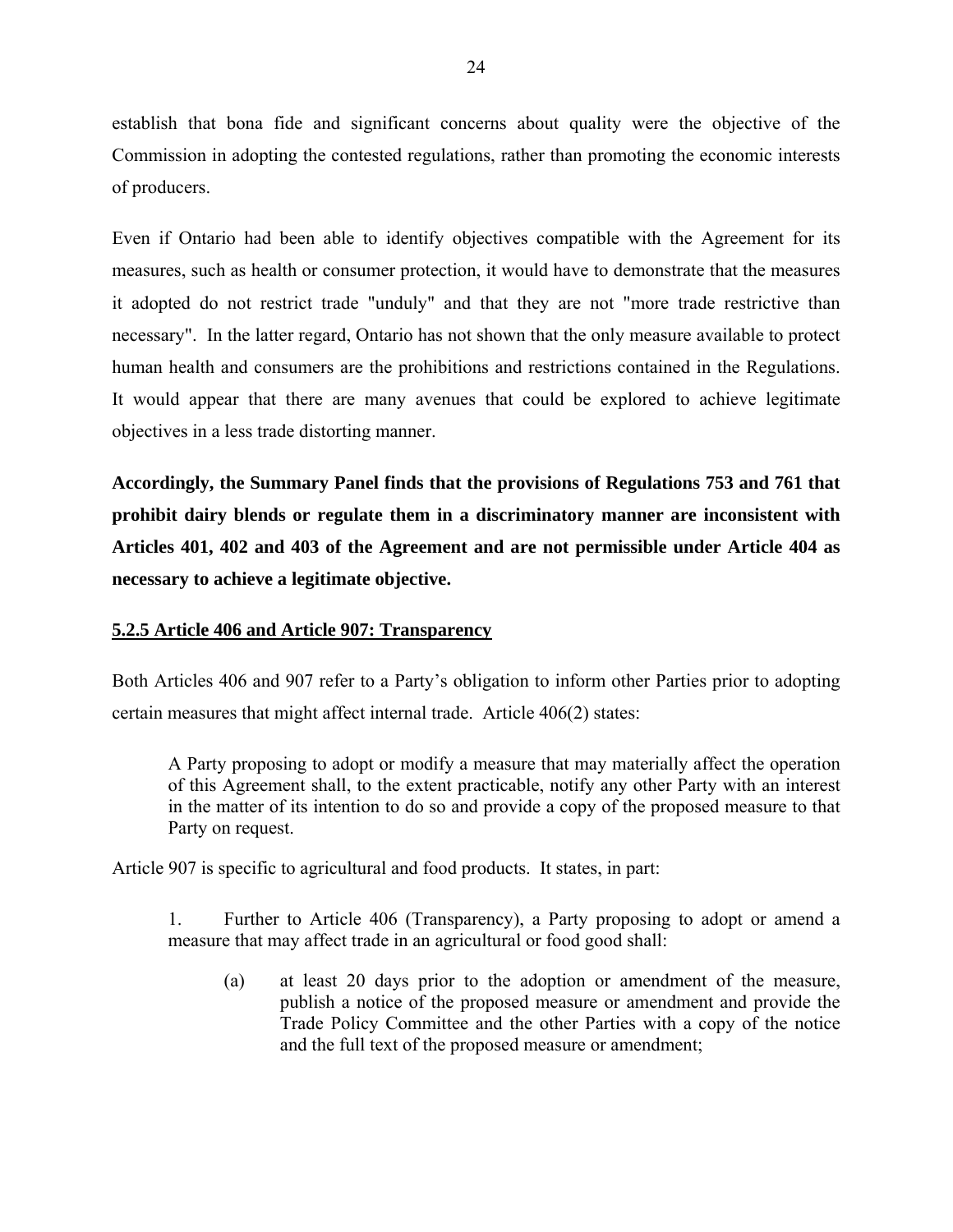Ontario has conceded that it did not comply with its obligations under Articles 406 and 907 of the Agreement<sup>30</sup>. This lack of notice must be considered not only in the context of Ontario's obligations under the Agreement, but also in light of the specific recommendation of the 2004 Panel with respect to Articles 406 and 907 and its caution concerning replacement measures<sup>31</sup>.

**The Summary Panel finds that Ontario did not comply with Articles 406 and 907 of the Agreement and the 2004 Panel Report recommendation when it developed the amendments to the Regulations with respect to dairy blends.** 

### **6. DETERMINATION OF IMPAIRMENT OF TRADE AND INJURY**

Article 4(c) of Annex 1702, on summary panels, requires that if a panel finds a measure to be inconsistent with the agreement, it shall provide a determination, with reasons, as to whether the measure has impaired or would impair internal trade or has caused or would cause injury. The 2004 Panel addressed a similar question.

The Summary Panel agrees with the 2004 Panel, which was mindful of an earlier decision in the 2002 *Farmers Co-operative/New Brunswick* case, that:

- a complainant is not required to prove a particular dollar amount of an injury or its extent;
- the denial of an opportunity to market a product in another province is injury itself.

The 2004 Panel referred to evidence that the potential market for dairy blends in Canada was of the order of a quarter of a billion dollars per year, and with innovation and market education, could grow to five to ten per cent of the market of dairy and vegetable based products.<sup>32</sup>

The Summary Panel concurs with the legal approach of the 2004 Panel and its factual findings at the time in relation to injury.

 $30\,$ Ontario Submission, p. 11.

 $31$  2004 Panel Report, pp. 32 and 36.

<sup>32 2004</sup> Panel Report, p. 32.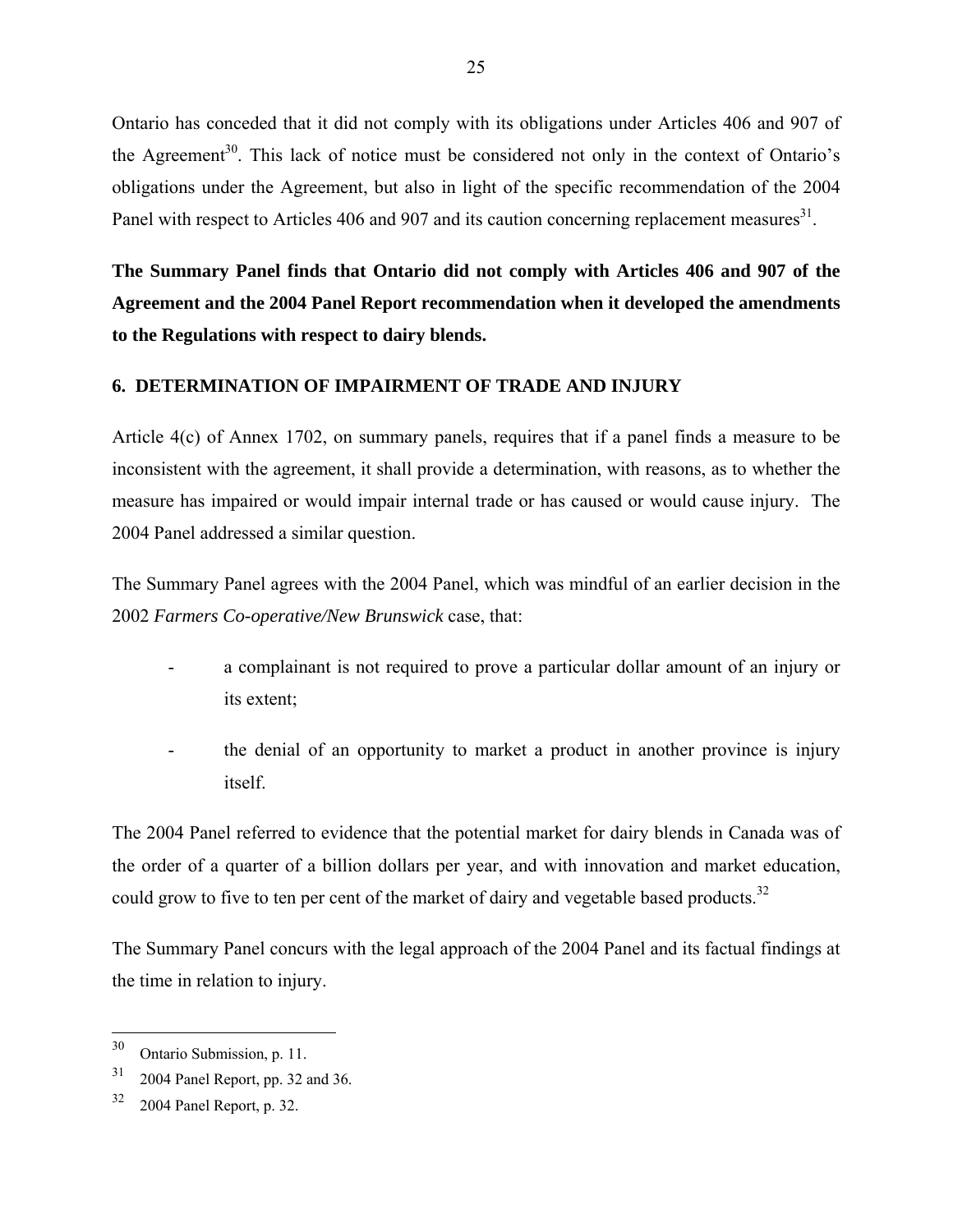Alberta submitted the following evidence to show that the situation remains the same and that the denial of opportunity continues.

In 2005, the Vegetable Oil Industry of Canada ("VOIC"), which represents over fifty thousand oilseed producers, wrote to the Ontario Minister of Food and Agriculture that VOIC members "spent \$1 million on research and development, labour, plant trials (at an underutilized Ontario facility) to develop a vegetable oil/dairy blended product only to have the opportunity to launch this product scuttled by amendments made under the *Milk Act*."33

In early 2010, the VOIC stated that it expected that the market opportunity for dairy vegetable oil blends had grown since 2004. It observed that the injury extended to over 12,000 canola growers and five major oilseed processing plants in Alberta as a result of the suppressed demand for vegetable  $\text{oil}^{34}$ .

The Summary Panel accepts this evidence and finds that the denial of opportunity which amounts to injury to internal trade continues.

**The Summary Panel finds that the 2004 Panel's findings on injury were legally and factually correct, and that the same kind of injury continues as a result of Ontario's replacement measures.** 

### **7. RECOMMENDATIONS**

The Summary Panel takes seriously Ontario's submission that the sale of food products can raise significant issues of health and consumer protection. However, on the basis of the record before it, the Summary Panel has found that the contested Regulations are not compliant with the Agreement.

The Summary Panel cannot altogether preclude, however, the possibility that rather than simply repealing the measures and not enacting any new ones, Ontario might, after engaging in the required consultations, put in place some narrower and more carefully crafted measures that

<sup>33</sup> Letter from VOIC to Ontario Minister of Agriculture and Food dated July 28, 2005, Alberta's Submission, Appendix B, Tab 10.

<sup>&</sup>lt;sup>34</sup> Letter from VOIC to Alberta Minister of International and Intergovernmental Relations dated February 5, 2010, Alberta's Submission, Appendix B, Tab 11.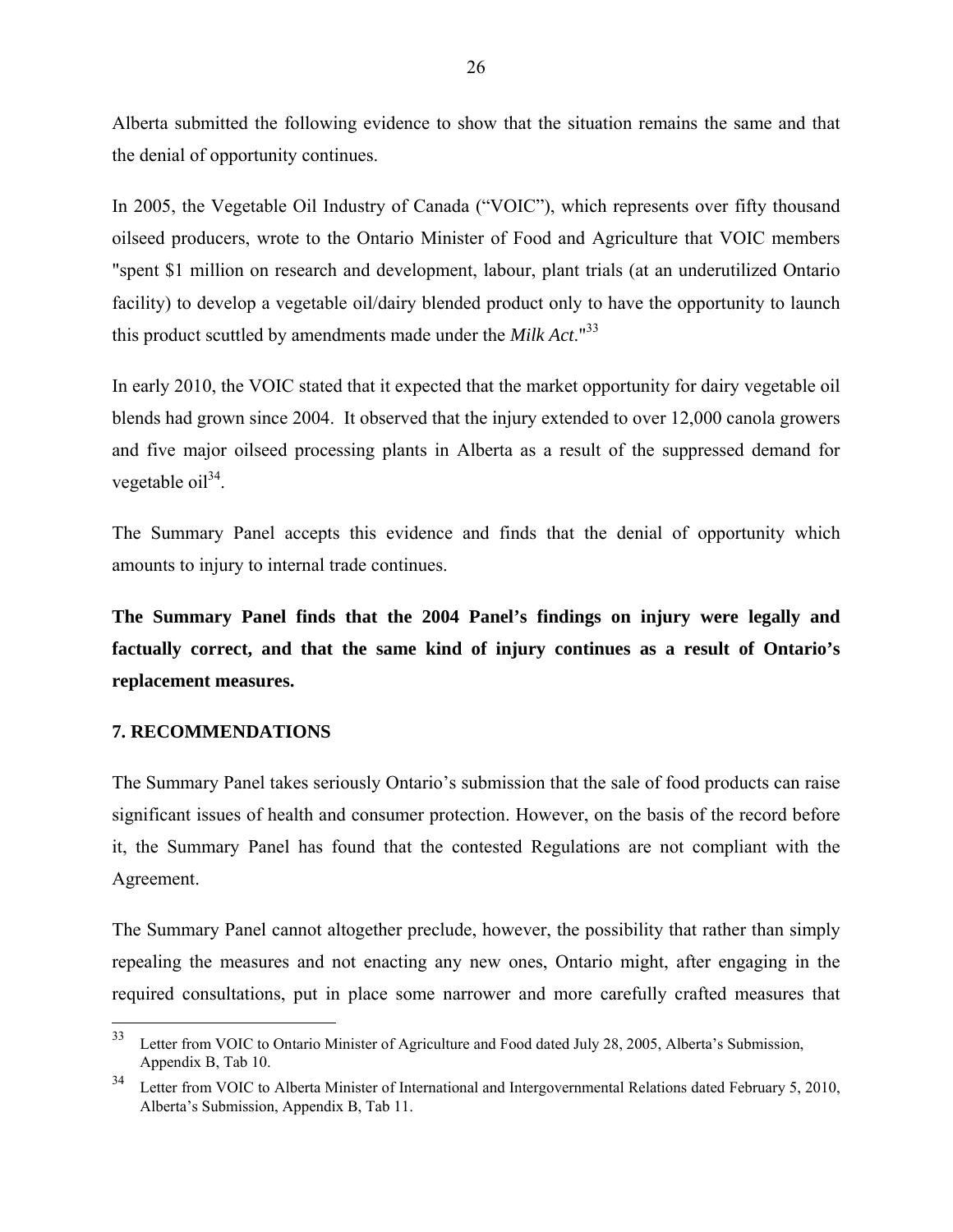either comply with all open trade norms under the Agreement, or that can be justified under Article 404. The Summary Panel is not suggesting in this respect that it has a view that some new measures actually are warranted by health or consumer safety concerns, but merely that it wishes to refrain from any unnecessary prejudgments in the absence of evidence in this respect.

With respect to how long Ontario should have to bring itself into compliance with the Agreement, the Summary Panel is mindful that Ontario was alerted to the objections to traderestrictive measures concerning dairy blends over a decade ago, that the 2004 Panel unanimously ruled against Ontario, and that Alberta has formally and repeatedly protested to Ontario that the contested Regulations are not compliant with the Agreement. Ontario has had ample time and warning to develop a contingency plan in case the Summary Panel ruled against it. The Summary Panel has no certain knowledge however, that Ontario has done so. Out of an abundance of caution in relation to the public interest, the Summary Panel has therefore determined that Ontario should have until February 1, 2011 to bring itself into compliance. Accordingly, the recommendations of the Summary Panel are as follows:

- **1. In respect of its regulation of the products at issue in this case, Ontario should bring itself into compliance with the Agreement no later than February 1, 2011;**
- **2. Ontario should take careful note of all provisions of the Agreement concerning transparency if it decides to consider and implement any new measures.**

#### **8. ALLOCATION OF COSTS**

Rules 55 to 57 of Annex 1705 (1): Rules of Procedure of the Agreement give a Panel the discretion to apportion the operational costs of a Panel among the Disputants.

Alberta and the Intervenors have recommended that the operational costs be apportioned in their entirety to Ontario; however, they offer no supporting rationale to justify their position. One consideration in allocating costs can be the manner in which a Party has conducted itself in the context of the proceedings. Ontario participated in the 2010 process in a cooperative manner, and complied with all timelines and rules of procedure. Ontario proposes an allocation of: 33.3% to Alberta; 33.3% to Ontario; and 11.1% for each of the Intervenors. It points to the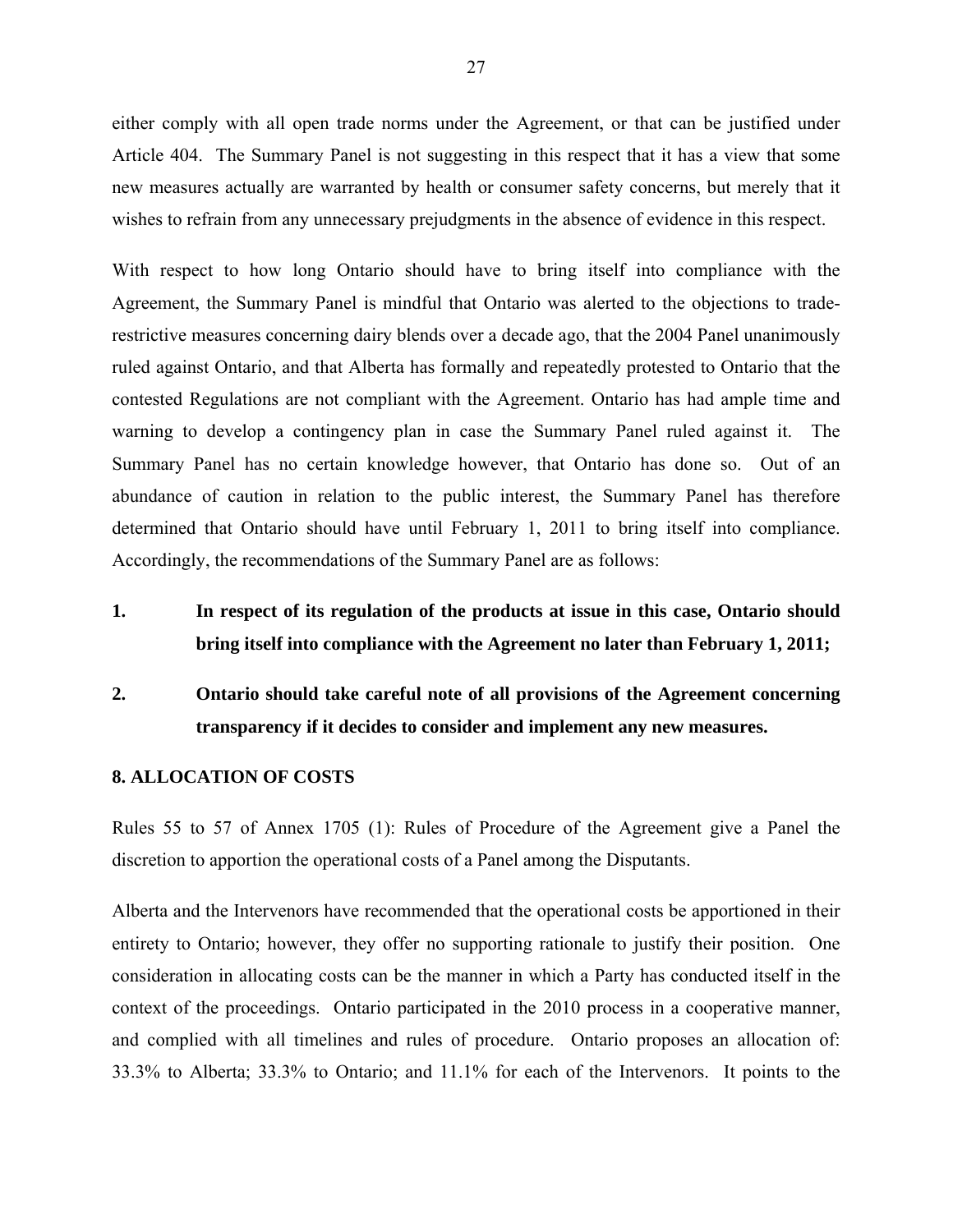unusual nature of the apportionment recommended by Alberta and the Intervenors, the complexity of the dispute and the public interest implications at stake in the outcome.

In light of the Summary Panel's findings that the measures are replacement measures to the EOPA that had been found inconsistent with the Agreement, that Ontario did not comply with the transparency provisions of the Agreement and with the 2004 Panel's associated recommendation, and that the replacement measures are also inconsistent with the Agreement, the Summary Panel allocates operational costs as follows: (to be paid pursuant to the public issue of the Summary Panel report)

- 70% to Ontario
- 15% to Alberta
- 5% to British Columbia
- 5% to Saskatchewan
- 5% to Manitoba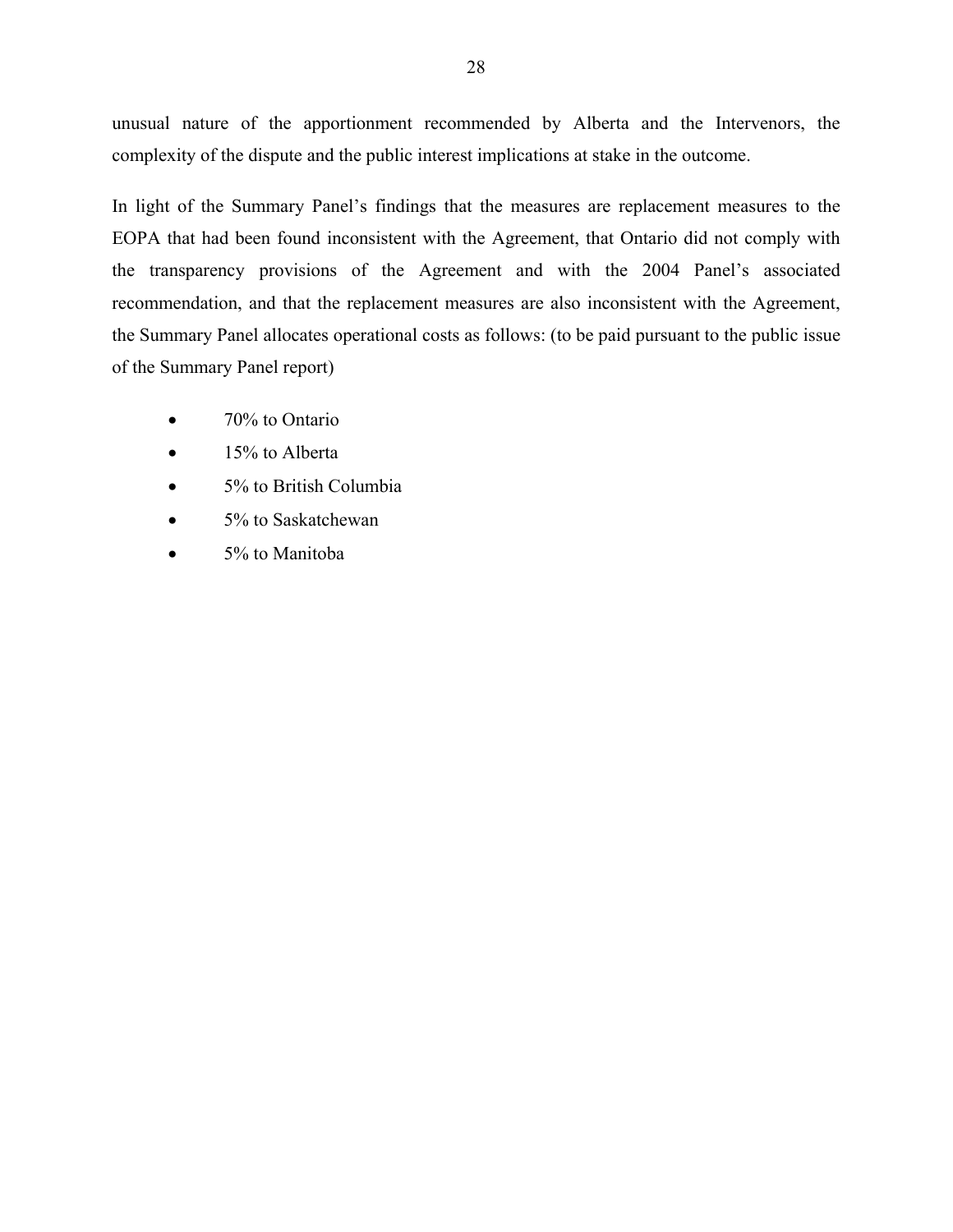# **Ruling on a Procedural Question by the Summary Panel**

# **Re: "Pre-existing Dispute Concerning Ontario's Measures Governing Dairy Analogs and Dairy Blends and Report of Panel, November 10, 2004"**

# **June 10, 2010**

# **RE: ONTARIO'S REQUEST FOR A TWO MONTH EXTENSION TO RESPOND TO ALBERTA'S SUBMISSION**

# **Introduction**

On March 30, 2010, Alberta submitted to the Secretariat its request for a summary panel.

Article 1702(2) provides that such a panel can be established to determine "whether or not the measure that was the subject of a Pre-existing dispute is or would be inconsistent" with the AIT.

In response to this request, this panel has now been constituted. British Columbia, Manitoba and Saskatchewan have intervened.

Alberta in its submission on the merits, dated May 12, 2010, contends that:

- On November 10, 2004, an AIT panel found Ontario measures governing dairy analogs and dairy blends were inconsistent with the AIT;
- On January 1, 2005, Ontario repealed *The Edible Oil Products Act*, which until then had governed dairy analogs and dairy blends;
- However, on the same day Ontario also enacted two regulations under *The Milk Act* that contravened the panel report. In Alberta's submission, the two *Milk Act* regulations are measures that are the subject of the Pre-existing Dispute before the original panel;
- At a Ministerial Committee on Internal Trade meeting on June 6, 2005, there was a discussion of the possibility of reconvening the original panel to determine if Ontario had complied;
- On February 24 and 28, 2005, the Alberta Ministers of Agriculture, Food and Rural Development and International and Intergovernmental Relations wrote to their Ontario counterparts to specifically state that the two *Milk Act* regulations contravened the original panel findings;
- On October 11, 2005, the Alberta Minister of International and Intergovernmental relations wrote to the Ontario Minister of Economic Development and Trade to request that the original panel be reconvened;
- On February 5, 2006, the Ontario Minister responded that it had met its commitments under the AIT by repealing *The Edible Oil Products Act*;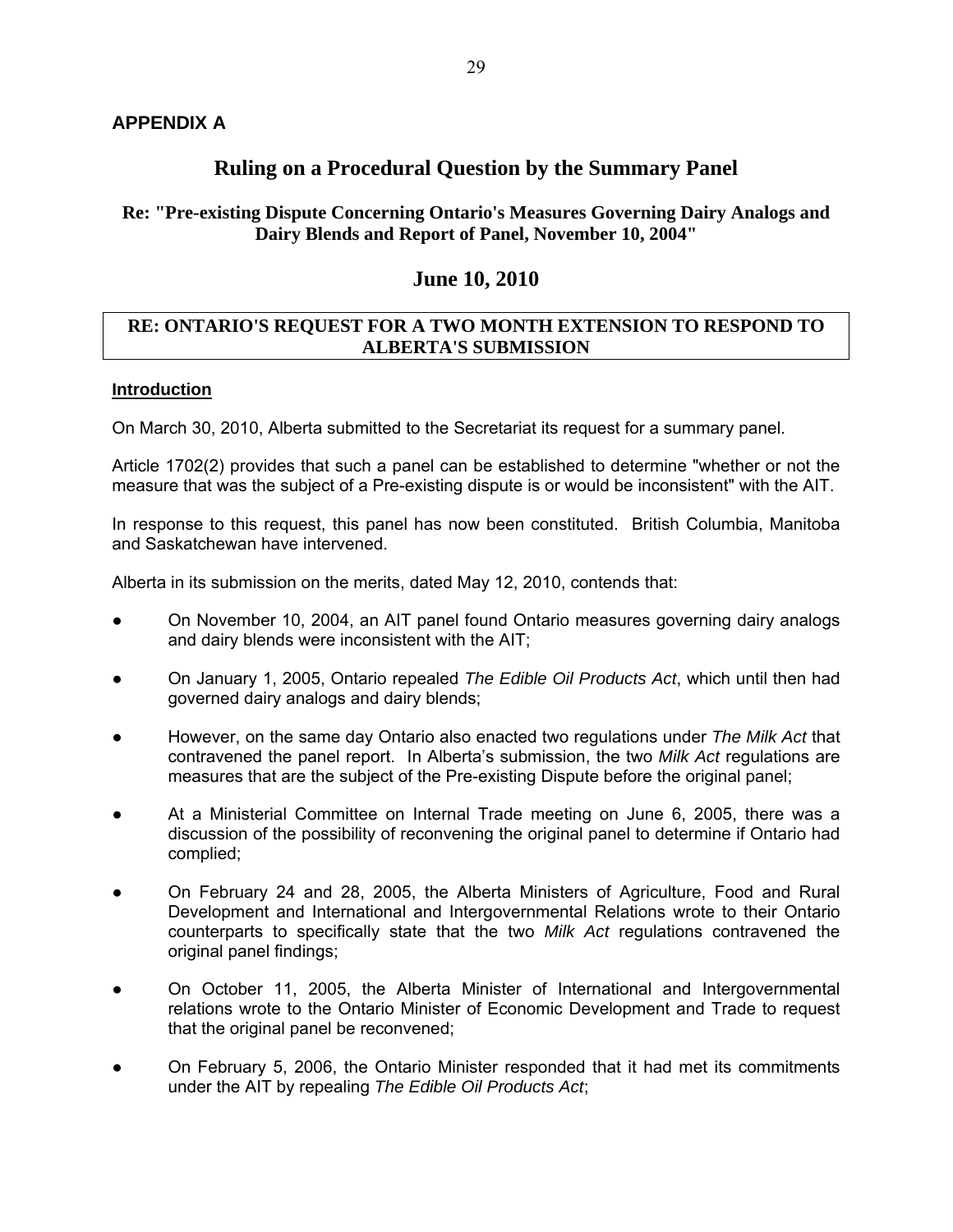Record of Decision for 2005, 2008 and 2009 from Ministerial Committee on Internal Trade noted that Alberta does not consider the original panel report to have been fully implemented.

Ontario has not yet submitted its response on the merits. Under the AIT rules, it would ordinarily have within 45 days of Alberta's submission to respond. On June 1, 2010 however Ontario submitted a request for an extension until August 27, 2010.

### **Ontario's Arguments in Favour of the Extension**

In support of its request for an extension, Ontario argues that:

- Novelty: the two *Milk Act* regulations are "new measures" that were not before the original panel. The first time Ontario saw Alberta's "full argument" was May 12, 2010;
- Complexity: the overall context for *The Milk Act* regulations is a complicated scheme for regulation of dairy products in the public interest, and Ontario must frame its response accordingly. In light of this complexity, it needs more time to prepare its response;
- Remedy sought: Alberta is seeking remedies that would impact Ontario's ability to regulate dairy blends and analogues on a go-forward basis. In Ontario's view, such remedies "go beyond what the original panel was prepared to deal with" and are not an appropriate subject for this summary panel. Ontario must have time to address the appropriate scope of these proceedings;
- Time and resource challenges: Ontario needs to coordinate the work of staff in a number of areas, and the work of several counsel. Some of the issues in this case touch upon "other significant matters", including a "very serious food safety prosecution" and Ontario needs time to take these other matters into account.

Ontario asks for a two months' extension to prepare for its reply in light of the important public interest implications of Alberta's submission and requested remedies.

### **Alberta's Response**

In its response to Ontario's request, Alberta argues that:

- Onus: Ontario must show under Article 3.6 of Annex 1705(1) that it is "fair and equitable" to grant the extension;
- Interpretive guidance:
	- $\triangleright$  In Article 3.1 of Annex 1705(1) the Parties state that: "these rules shall be liberally construed to secure the fairest, most transparent, least expensive and most expeditious determination of every Proceeding."
	- $\triangleright$  Article 101(4)(d) refers to the need for supporting "...dispute settlement and compliance mechanisms that are accessible, timely, credible and effective."
	- $\triangleright$  The negotiating history of the summary panel provisions show that the Parties sought an abbreviated overall time line for this kind of procedure.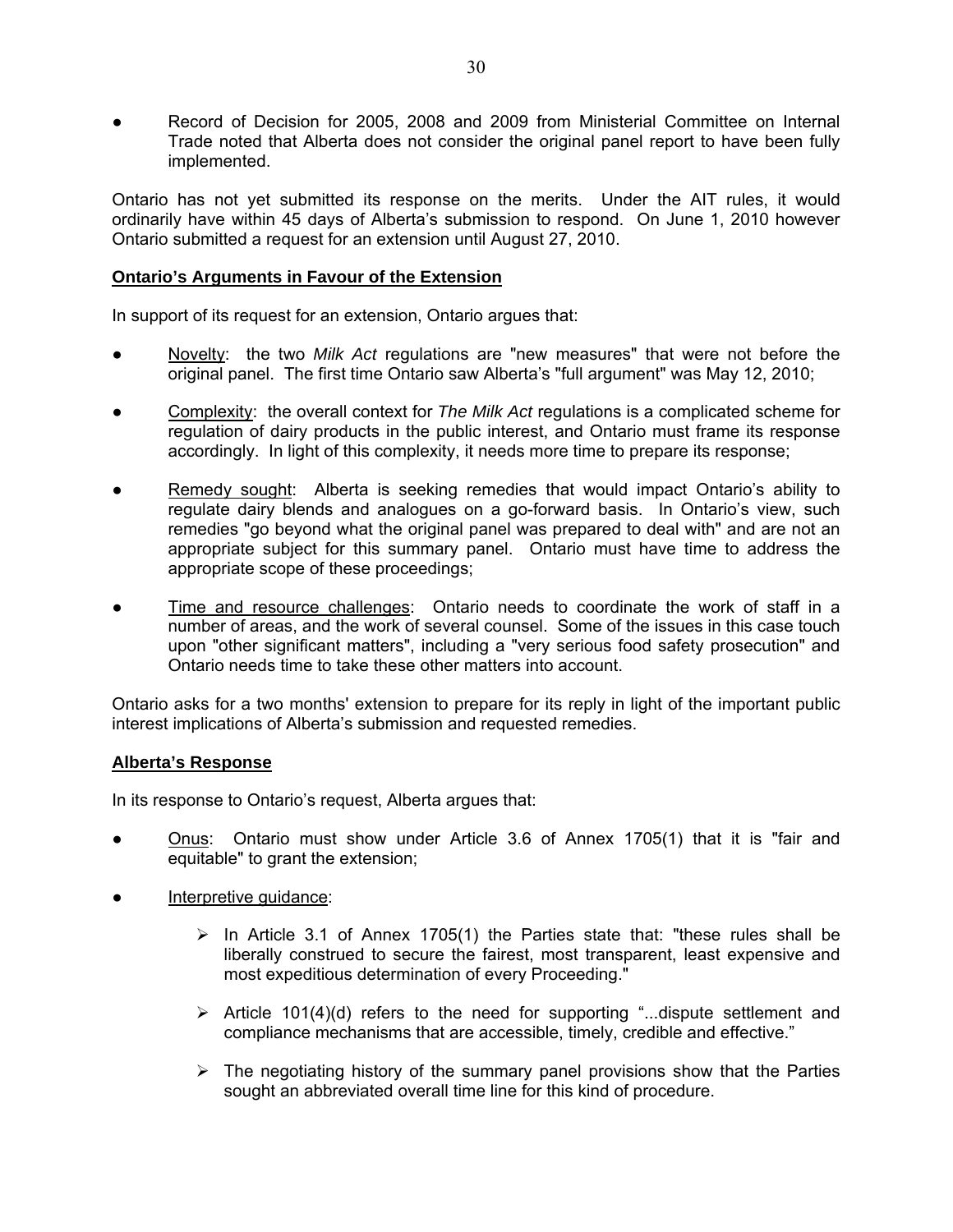- $\triangleright$  The time allotted for replies in a summary panel proceeding, however, is the usual 45 days, which is not different from the timeline that would apply to a new dispute going to a panel;
- Novelty:
	- $\triangleright$  Ontario has replaced one non-conforming measure with another non-conforming measure, which was considered and addressed in the original panel report; see Panel Findings  $# 8(a)$  and  $8(b)$ ;
	- $\triangleright$  Ontario has had notice since at least early 2005 that Alberta considers the two *Milk Act* regulations to be a contravention of the original panel report;
	- $\triangleright$  In its letter of March 30, 2010, requesting the establishment of a Summary Panel, Alberta set out again the gist of its concern. Ontario therefore had the extra 43 days prior to Alberta's detailed submission of May 12 - which started the 45 day "clock" on a response - to begin preparing.
- Complexity and need for coordination and resource limitations
	- $\triangleright$  This issue is straightforward one non-compliant measure has been replaced with another;
	- $\triangleright$  In any event, complexity and the need for intragovernmental coordination, "this can be said of all issues before the AIT and cannot constitute the basis for a finding of unfairness". Similarly, "it is likely that all of the Parties to this Summary Panel proceeding face staffing and resource constraints… and again, this cannot be considered unfair or inequitable to Ontario."

The three Intervenors have each made a submission that concurs with Alberta.

#### **Analysis**

The only issue that requires immediate disposition at this time is a procedural issue: Ontario's request for a time extension to prepare a response to Alberta's submission. The references in the AIT to "expeditious" and "timely" dispute resolution suggest that it is important for panels to adhere to timeframes unless there is a significant reason for departure. Extensions should not be granted routinely, casually or prematurely. The onus is on the party seeking an extension to provide a convincing justification.

The AIT does, however, recognize the importance of the "fairest" resolution of disputes in the same section that refers to "expeditious", and the authority under article 3.6 of Annex 1705(1) confers the discretion on a panel to grant extensions when justified by considerations of fairness or equity.

The panel is readily prepared to assume for the sake of addressing the request for an extension that the issues raised by Alberta have important public policy implications for Ontario. But this will be the case in disputes under the AIT generally. One party has a perceived public policy interest in maintaining a measure. A challenger contends that doing so is damaging to other public policy interests that are embodied in the norms of the AIT. The intent of the AIT is to give reasonable time and scope for the party defending the measure, but also to ensure reasonably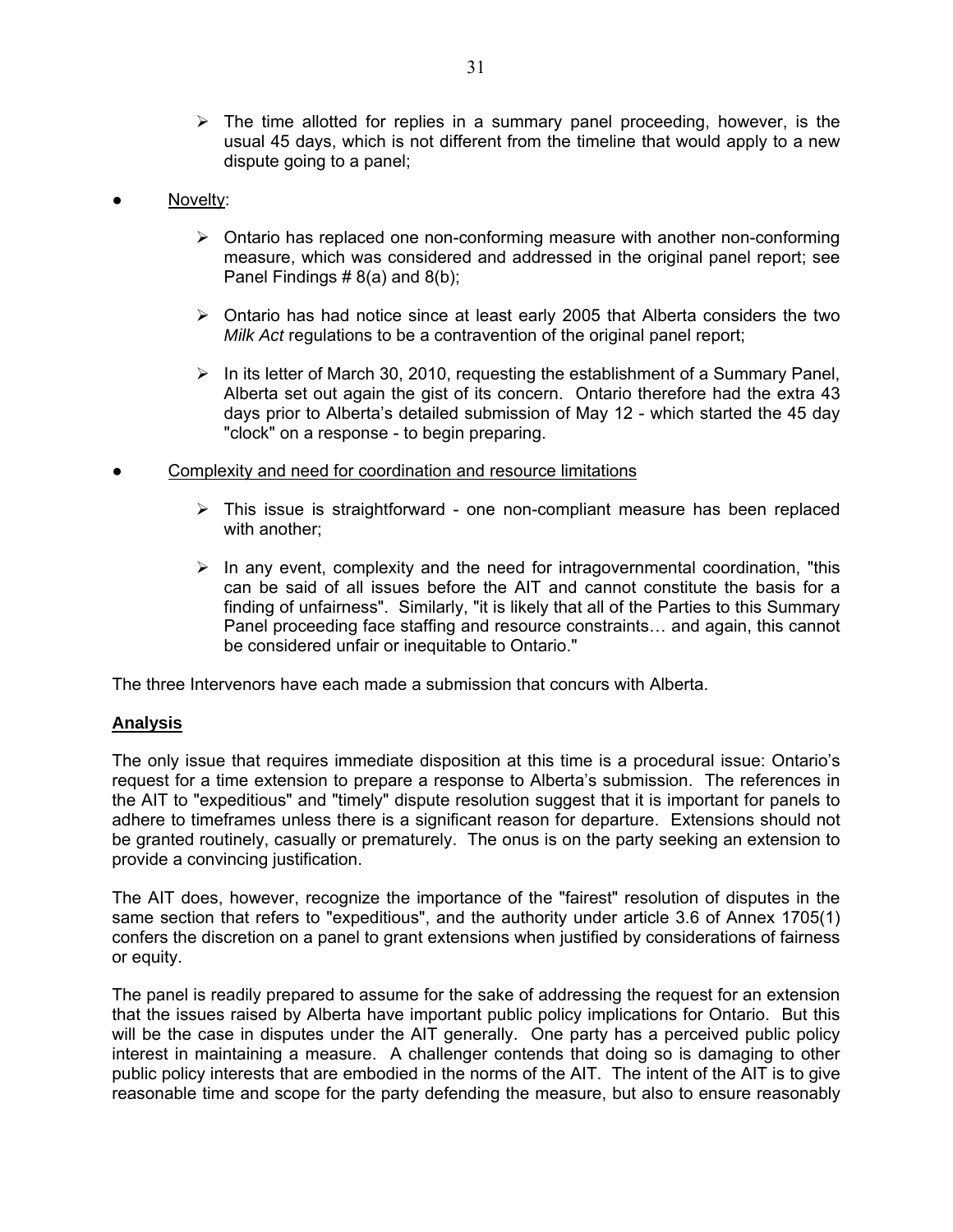expeditious resolution of complaints made by the challenger. The framers of the AIT balanced the competing considerations by arriving at a presumptive timeline of 45 days. Before granting an extension this panel must be convinced that fairness or equitable considerations require departing from that time line in light of the specifics of this case.

With respect to the "timeliness" point, the panel does not find it necessary or appropriate to in any way address the actual scope of the original panel decision. The record does establish, however, that Alberta more than five years ago, after that panel decision, began expressing its own position that the two *Milk Act* regulations are not compliant with that decision. While Ontario has not seen Alberta's "full argument" before, Ontario has long ago been provided with the gist of Alberta's position and the possibility that Alberta would pursue some form of redress under AIT procedures. Ontario had the opportunity to carry out at least some initial consideration of Alberta's concern.

Even if the prior alerts were not on record the fact remains that 45 days is the period that the framers of the AIT set out to respond to submissions on the merits of disputes generally, including ones that were not the subject of previous panel reports.

The panel is not convinced that the "novelty" argument weighs in favour of an extension in this case.

With respect to the "complexity" argument, the panel is prepared to assume for argument's sake that Ontario is correct, and that, among other things, the two *Dairy Act* regulations must be viewed in the context of the wider regulatory regime concerning dairy products. The question is whether there is a level of complexity present that warrants, in itself or in combination with other factors, an extension of time beyond that which ordinarily is allotted. Ontario's submission has not demonstrated that this is the case. The need to view a regulation, or even a statute, in wider legislative context is a common feature in interpreting an enactment and evaluating its consistency with some overarching regime such as a human rights code or the Agreement on Internal Trade.

Similar considerations apply to Ontario's submission that intergovernmental coordination is required.

#### **Conclusion**

For the foregoing reasons, Ontario's request of June 1, 2010 for an extension is denied.

Byan Schools

 **BRYAN P. SCHWARTZ, Chair on behalf of the Panel**